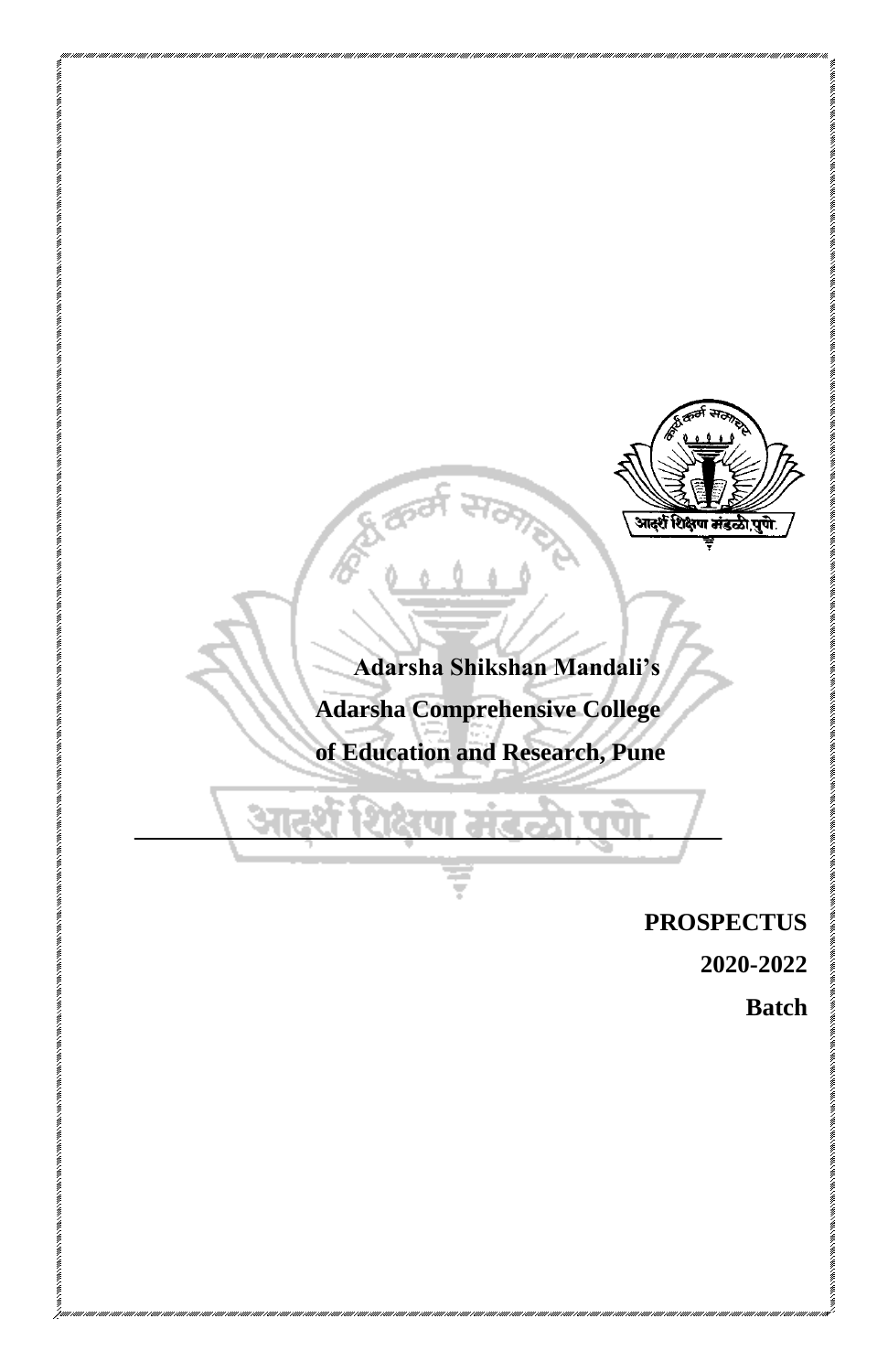# **राष्ट्रगीत**

जन गण मन अधधनायक जय हे भारत भाग्य धिधाता। पंजाब सिन्ध गुजरात मराठा द्रधिड़ उत्कल बंग। विंध्य हिमाचल यमुना गंगा उच्छल जलधि तरंग। तव शुभ नामे जागे तव शुभ आशीष मागे। गाहे तव जयगाथा।

जन गण मंगलदायक जय हे भारत भाग्य धिधाता। जय हे, जय हे, जय हे जय जय जय जय हे॥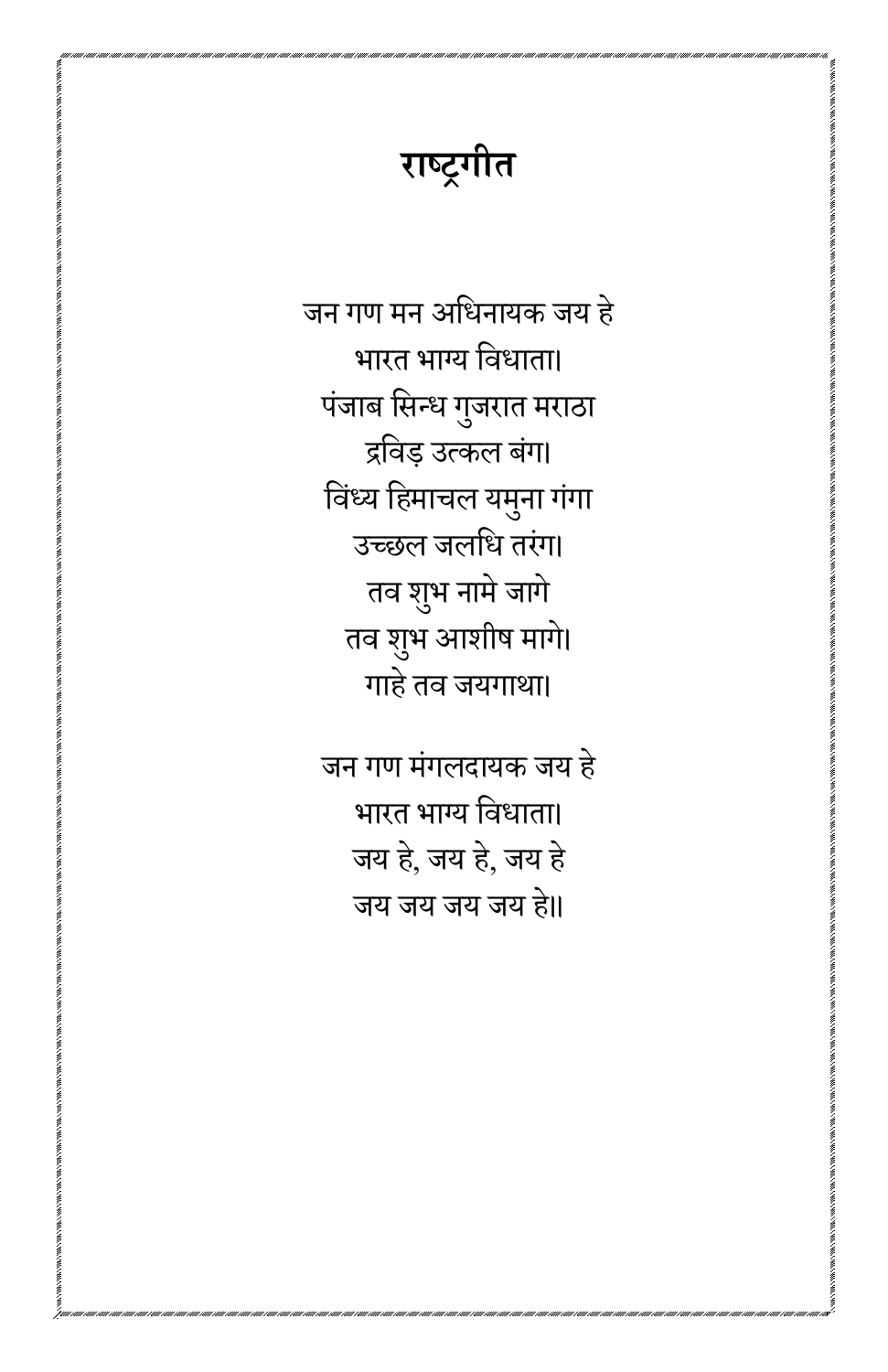

# **Adarsha Shikshan Mandali's ADARSHACOMPREHENSIVE COLLEGE OF EDUCATION AND RESEARCH, PUNE – 4**

Affiliated to Savitribai Phule Pune University (SPPU)

ID No: PU/PN/EDN/027/(1970)UPF-253(75) 1100-TWENTY FIVE

DATE 15-05-1976

NCTE Recognition Order (New)

WRC/oapw0576/2015/146504 dt. 31-05-2015

Govt. Recognition Order New

**क्र.उशिसं/2016/नाहप्र/प्र.क्र.332(2)/बीएडशि.12-07-2016**

# **PROSPECTUS**

**47/16, Karve Road, Erandawane , Pune – 411004**

**Tel: (020)-25433084** 

**Website : www.asm.org.in** 

**Email:- adarshacollegepune@gmail.com**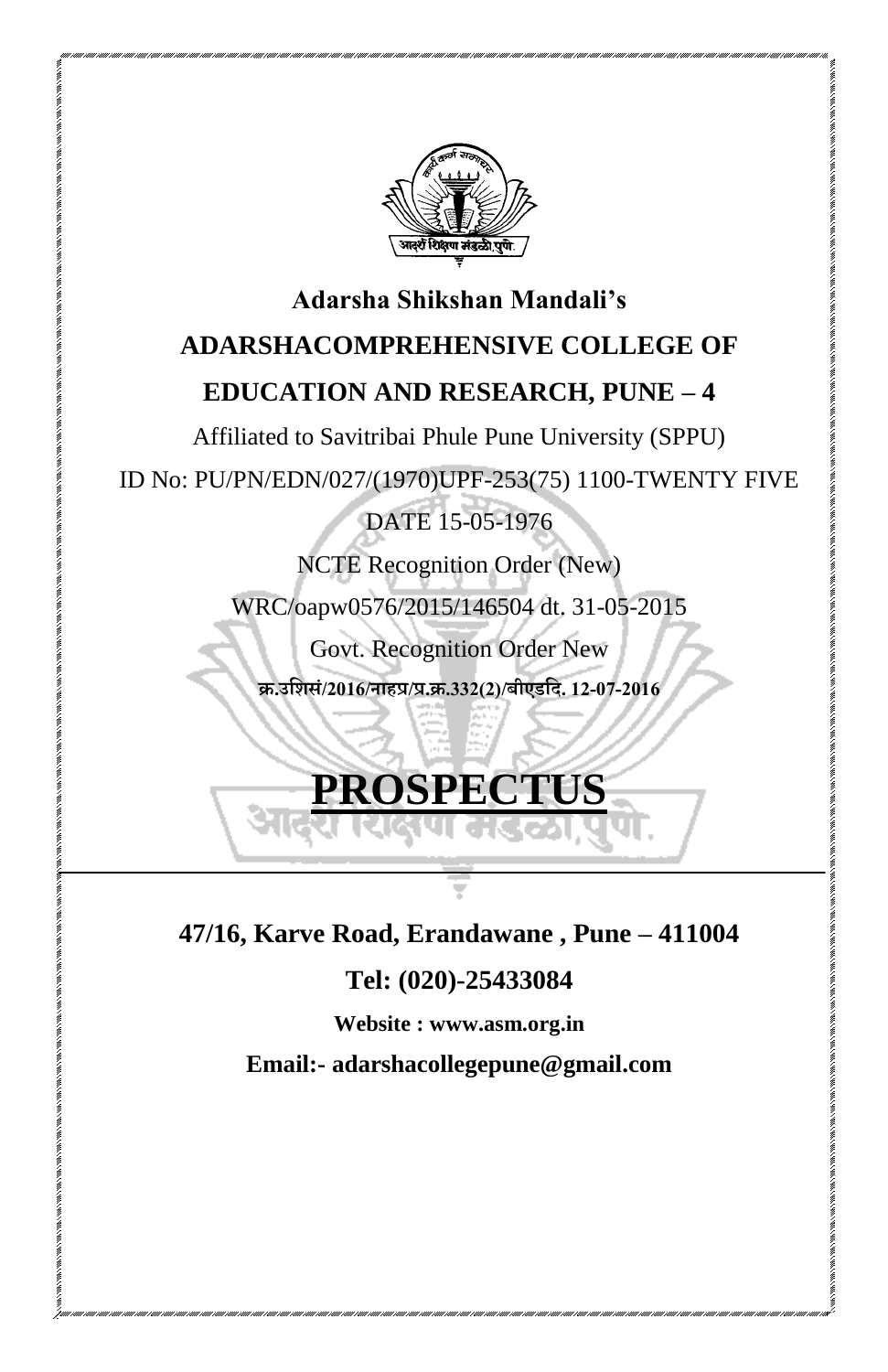### **OUR INSPIRATION**

# **FOUNDER OF ADARSHA SHIKSHAN MANDALI, LATE SHRI. K. B. ALIAS TATYASAHEB VIRKAR**



**18TH MARCH 1901 -- 8 TH SEPTEMBER 1975**

# **OUR PHILOSOPHER AND GUIDE EX. PRESIDENT, ADARSHA SHIKSHAN MANDALI, LATE DR.SHRI. N.K. ALIAS NANASAHEB UPASANI**



### **5 th JANUARY 1918-10th AUGUST 1993**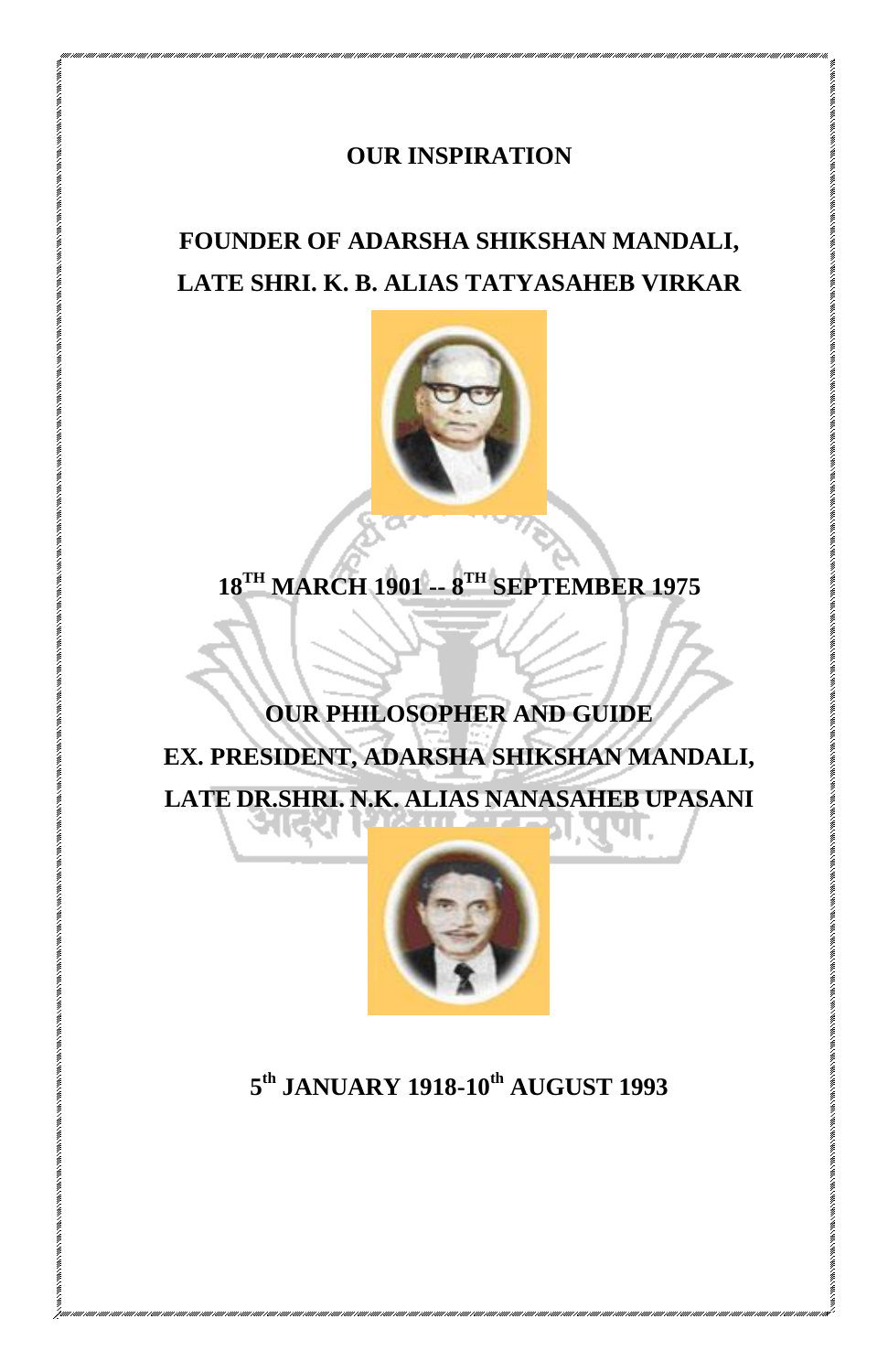#### **ADARSHA SHIKSHAN MANDALI, PUNE (INDIA)**

#### **INSTITUTIONS**

Sou. Sushilabai Virkar High School, Natubaug, Adarsha Vidyalaya Marathi Shala, Natubaug, Adarsha Vidyalaya Girls High School, Natubaug, Abhinav Vidyalaya Primary School Marathi Medium Abhinav Vidyalaya Pre-Primary School Marathi Medium. Adarsha Vidyalaya Pre-primary School, Natubaug. Adarsha Comprehensive College of Education and Research Abhinav Vidyalaya Marathi Medium High School. Abhinav Vidyalaya Pre-Primary School English Medium Abhinav Vidyalaya Primary School English Medium Abhinav Vidyalaya High School, English Medium School Institute of Management Education, Karve Road, Pune Adarsha Institute of Information Technology, Pune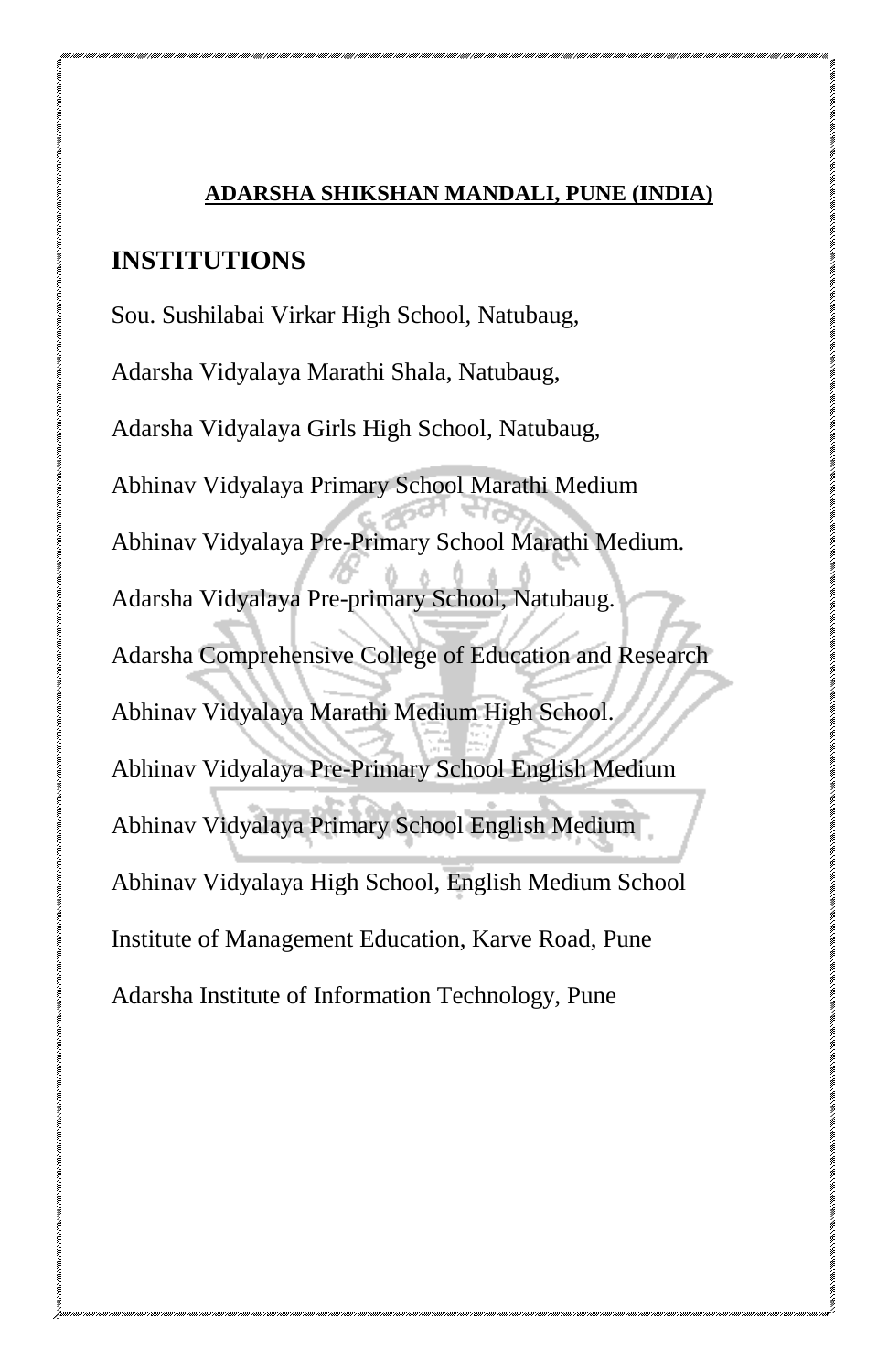# **ADARSHA COMPREHENSIVE COLLEGE OF EDUCATION AND RESEARCH,**

We at Adarsha Comprehensive College of Educating and Research are fired by ambition and desire to be number one in everything we learn and are committed to constantly improve upon the quality and relevance of all our teaching and learning experience so as to make positive contribution to the society and child student who are citizen of tomorrow.

# **Our Vision**

To be counted among the Best Teacher Education College in India.

# **Our Mission**

**Teaching, Research and Extension Through Innovation and experimentation for Achieving Excellence and Commitment in Teacher Education** 

## **Programmes Offered**

*(Intake Capacity 100) B.Ed (TwoYear Programme) Ph.D (Education)*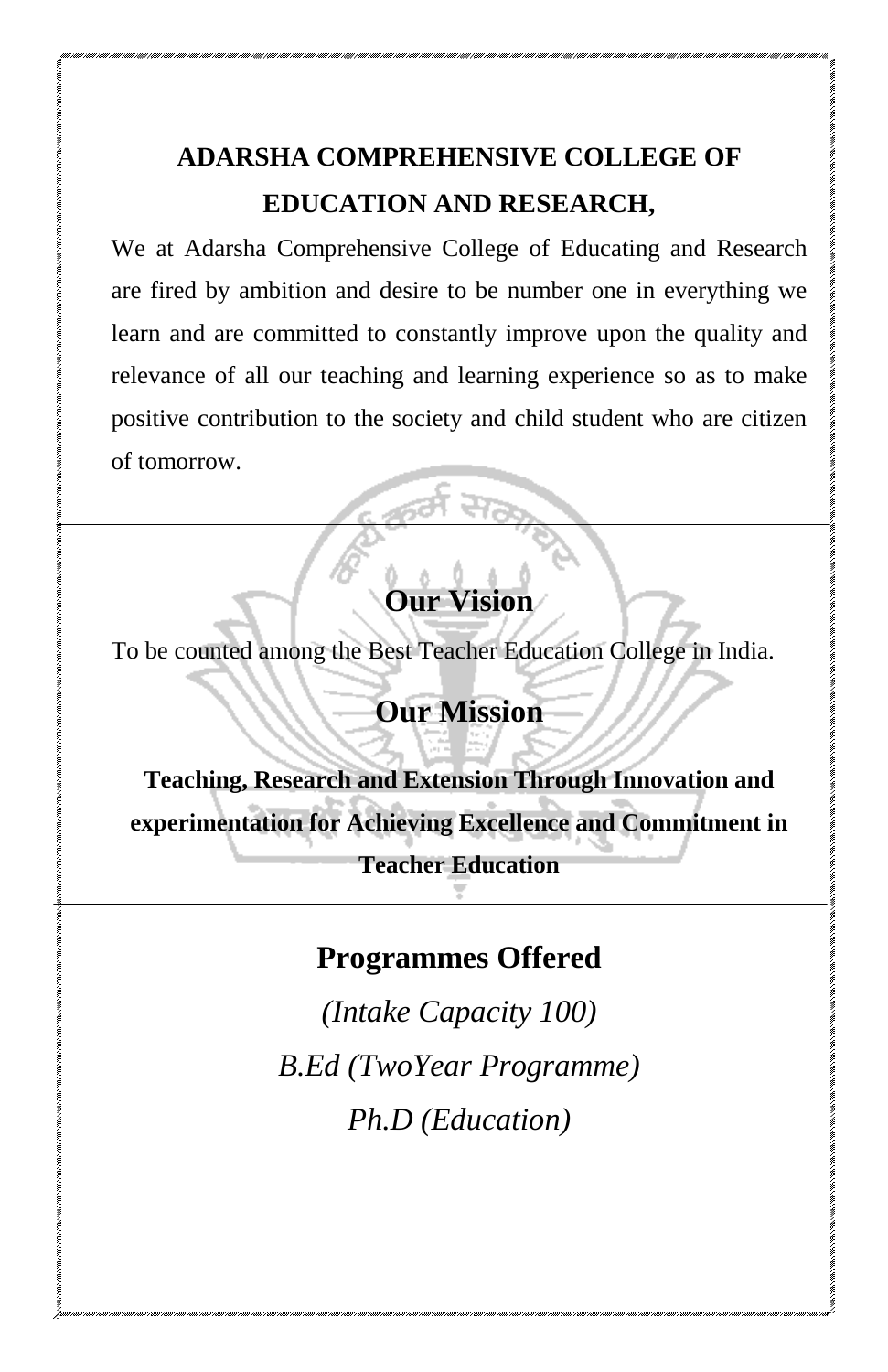## **SALIENT FEATURES OF THE INSTITUTION**

- One of the Premier Teacher training institute in Pune with over 50 years reputation of outstanding results.
- Institute promoted and run by Adarsha Shikshan Mandali, well known for their network of excellent schools.
- Highly qualified and experienced teaching faculty with ten of them having Ph.D. qualification.
- Facility for both English and Marathi medium of instruction.
- Easily accessible central location saves time, money and energy on commuting.
- $\bullet$  Morning timings allow for perusal of other evening part-time courses to enhance career prospects.
- A modern Computer Training Lab (AIIT) to keep you upto date with Information Technology. The AIIT is a recognised Centre for conducting the MKCL -- MSCIT Course.

आदर्श शिक्षण मंडळी,पुणे.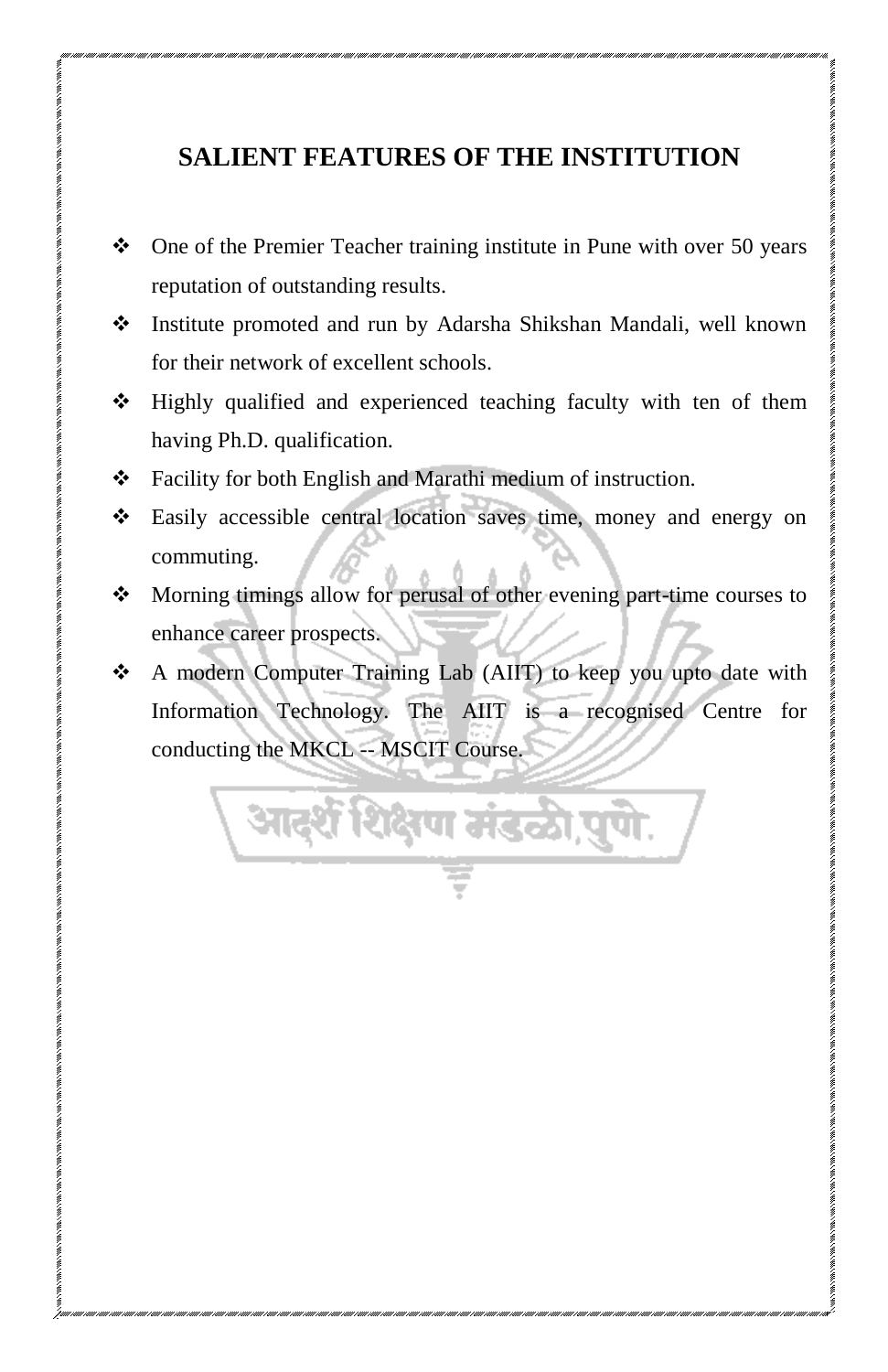# **STUDENTS SHOULD KNOW**

## **TEACHING SCHEDULE**

Lectures, Curricular and Co-curricular Activities

8.00 a.m. to 1.00 p.m. everyday

Practice lessons and Social service activity

1.00 p.m. to 5.30 p.m. as per schedule

# **OFFICE HOURS**

**MONDAY TO FRIDAY: -** 9.00 a.m. to 4.00 p.m. **SATURDAY:** 9.00 a.m. to 1.00 p.m.

# **LIBRARY HOURS**

**MONDAY TO FRIDAY: -** 9.00 a.m. to 4.00 p.m. **SATURDAY: -** 9.00 a.m. to 1.00 p.m.

## **VISITING HOURS OF PRINCIPAL**

11a.m. to 2.00 p.m. Or By prior appointment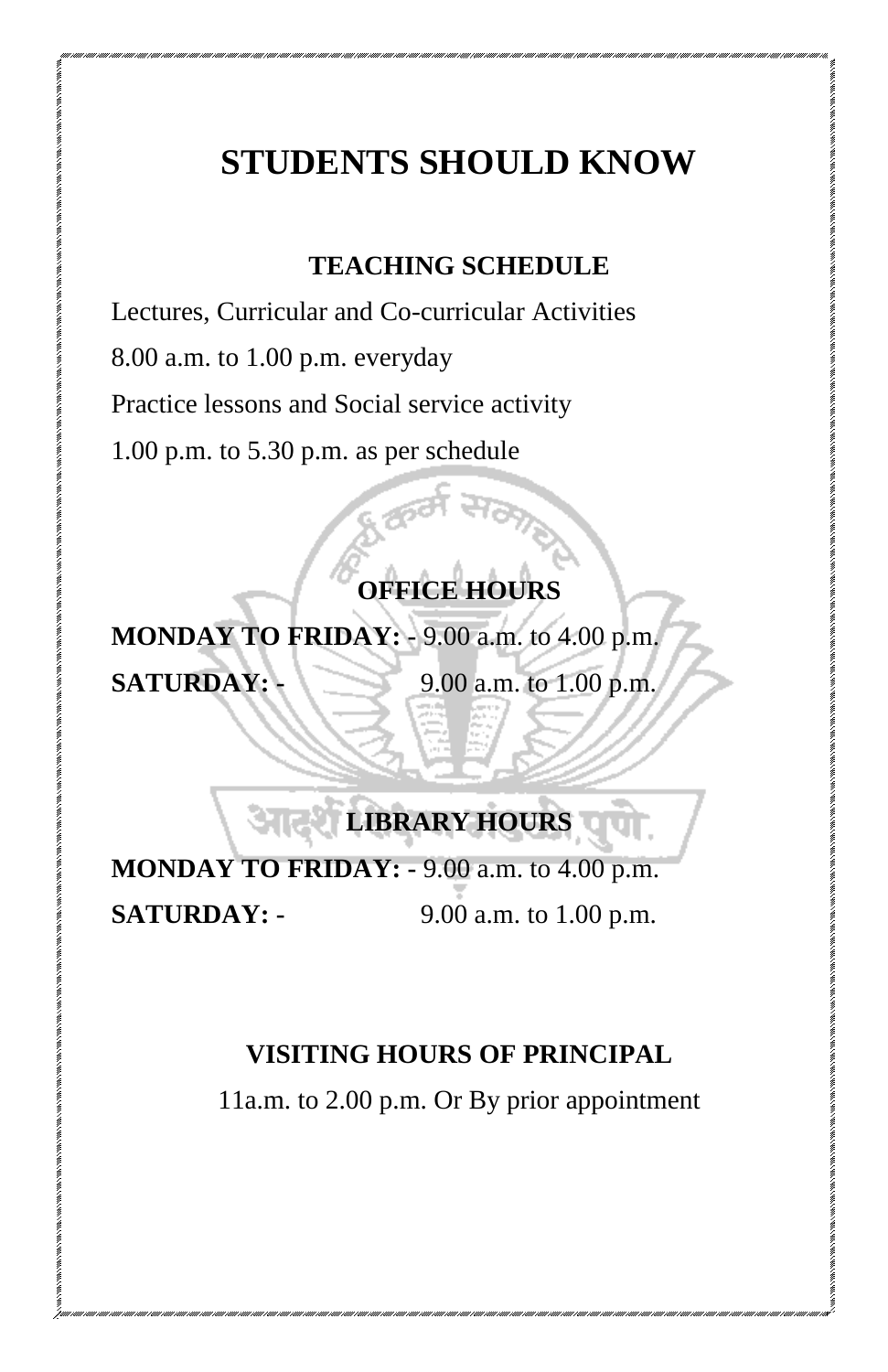## **TEACHING STAFF**

- Dr.Mrs.L.R.Vartak (Principal)
- Dr.Mr.M.S.Kamble
- Dr. R.S.Jaybhaye
- Dr. P.N.Joshi
- Dr. U.S.Amale
- Dr. S.K.Bhandare
- Dr. P.B. Kasture
- Dr.S.H.Vishwasrao
- Dr. S.S.Roy
- Smt. G.R. Varade
- Dr. C.A.Gandhe (Librarian)

## **NON TEACHING STAFF**

- Mrs. A.P.Kulkarni (Head Clerk)
- Mrs. S.S. Phadke (Sr. Office Assistant)
- Mrs. R.C. Shevade (Office Assistant)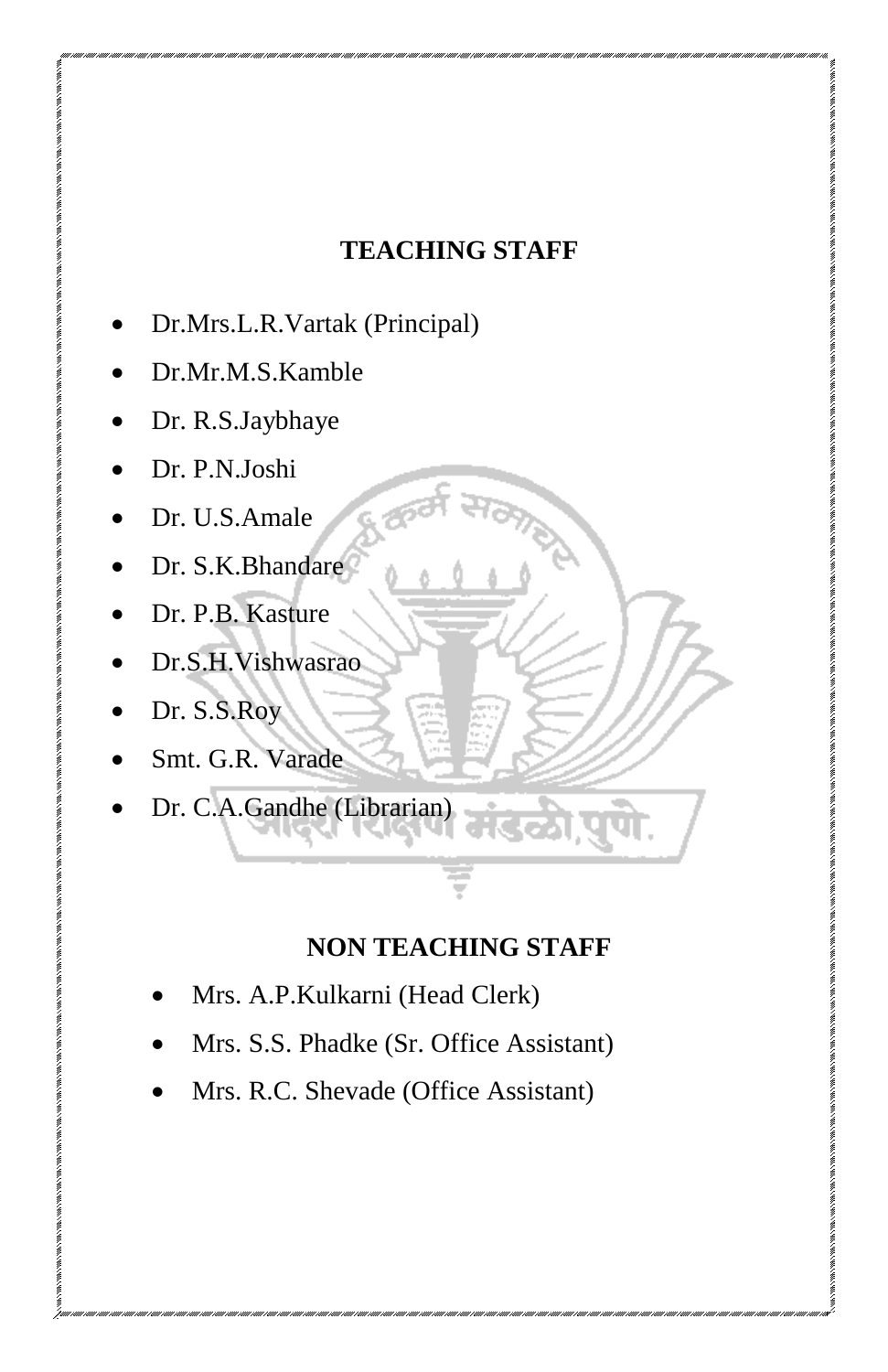## **PROSPECTUS**

The Adarsha Shikshan Mandali, Pune registered under the Societies Registration Act 2XI Of 1860 No. 1269 of 1943-44 runs the Adarsha Comprehensive College of Education and Research. The institution is a grant-in-aid institution and permanently affiliated to the University of Pune vide Maharashtra State Govt. Letter No.UPF-253(75)/1100 – twentyfive dt.  $17^{th}$  June, 1976.(U.G.C. No. F.13-3/70(CDN) dt.22<sup>nd</sup> March'71,

NCTE Recognition No. WRC/5-6/2k/10179)

The institution imparts training to prospective school and junior college teachers through modern, progressive and value-based innovative programmes. The basic aim of the institution is to prepare teachers who are efficient in teaching and also have a researchoriented and commitment- oriented attitude while pursuing this noble profession. आदर्शे शिक्षण मंडळी,पुणे.

The rules of the institution are for the development and enrichment of our students, whom we lovingly call pupil-teachers. Hence, we appeal to all of them to go through these rules carefully and observe them sincerely.

The decision of the Institution Authorities shall be final authority in case of any dispute.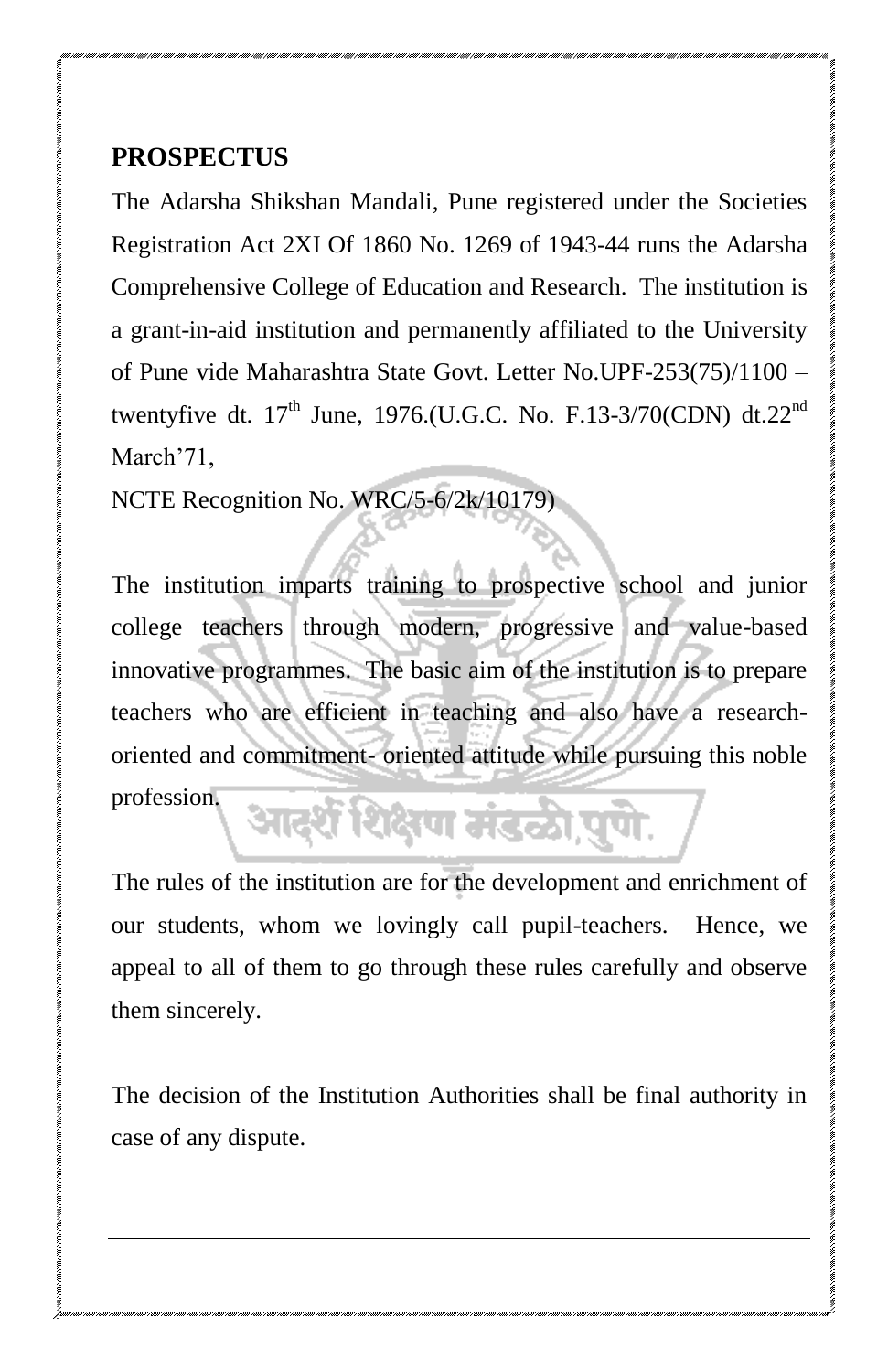# **College Information**

## **Admission Procedure**

The admissions of the institution are done as per the rules and regulations laid down by the University of Pune and the State Government of Maharashtra from time to time.

## **Fee Structure:-**

|                                | <b>First Year</b> | Second Year |
|--------------------------------|-------------------|-------------|
| <b>Admission Fees</b>          | 100.00            |             |
| <b>Tuition Fee</b>             | 12607             | 12006       |
| General fees                   | 3000.00           | 1500.00     |
| Savitribai Phule Pune          |                   |             |
| University Fees (within State) | 1213.00           | 613.00      |
| (Outside State)                | 1713.00           | 00          |
| <b>Annual Activity Fee</b>     | 3000.00           | 2000.00     |
| Other Fees                     | 6405.00           | 8000.00     |

itarkuri<del>k</del>a

The course is of two-year duration and is conducted as per the rules and regulations laid down in the syllabus of the Savitribai Phule Pune University. It includes both - theory as well as practical work.

## **DISCIPLINE :-**

All the student shall be require to maintain absolute discipline on the campus and abide by the rules and regulations /laid down by the institution authorities from time to time.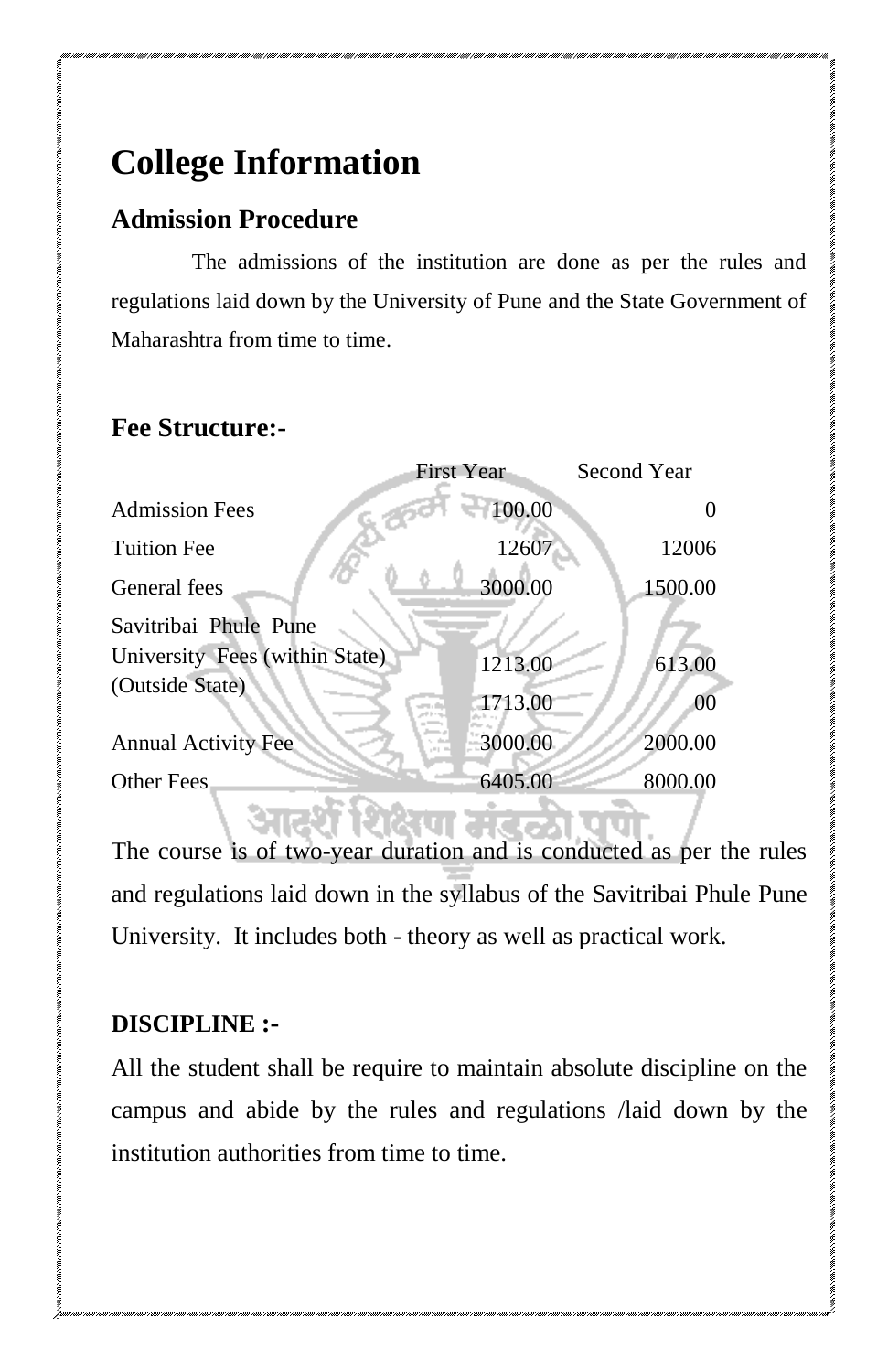### **Measure Against Ragging**

- The students are warned not to engage in ragging of any kind.
- Every student shall follow the UGC rules and regulation in this regard. every students shall submit online understanding in this regard [\(www.antiragging.in/site](http://www.antiragging.in/site) affidavits registration\_ forms.aspl) and a copy of the same shall be given to the college.
- As per the circular number 170 of 2009 of Savitribai Phule Pune University it is hereby notified to all students that if any incident of ragging comes to the notice of the authority concern the accused student will be given an opportunity to explain and if his explanations are not satisfactory the authority would expel him from the institution.
- The re is a anti ragging committee instituted in the colege.

## **ATTENDANCE:-**

- Regularity and punctuality by pupil-teachers during lectures, curricular and co-curricular activities organised in the institution is a must.
- Attendance of pupil-teachers in the institution as per University of Pune rules is essential for the students to appear for the University Examination.
- In case of absence or early leave of the pupil-teacher from the institution for any reason, it should be notified in writing to the concerned staff member and the institution office.
- In case of any special/medical leave, the pupil-teacher should submit doctor's certificate (both for leave and fitness for joining) to the authorities.
- Attendance is compulsory for Independence Day and Republic Day.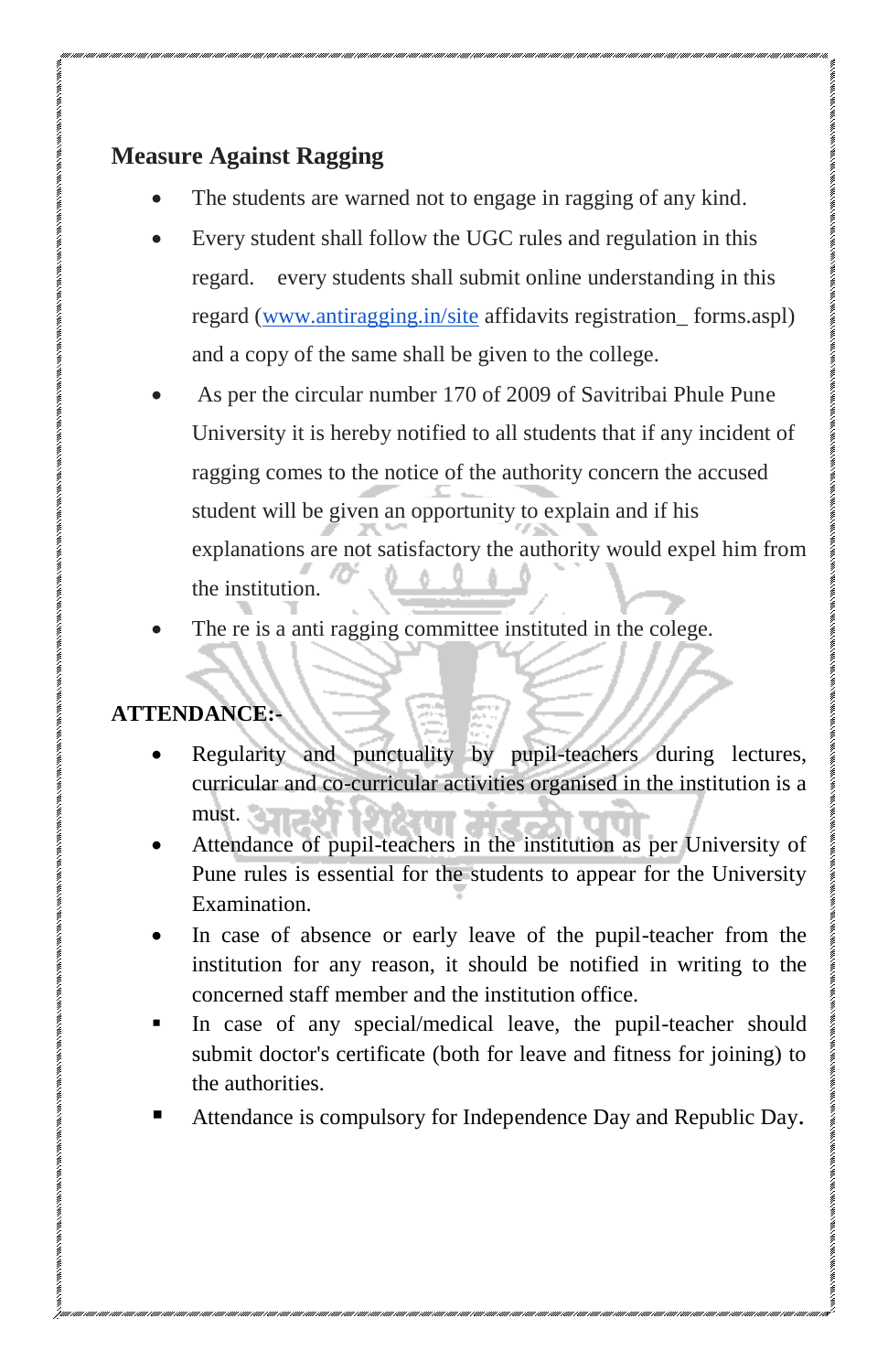## **DO'S AND DONT'S:-**

- Every pupil-teacher must bring his/her Identity Card and Diary regularly.
- Pupil teachers should observe rules and timings of the library and science laboratory strictly. (especially in respect of issued/borrowed equipment/material/books)
- Pupil-teachers should follow all the rules to maintain civic discipline in the institution.
- Pupil-teachers should avoid running or shouting while in the institution premises.
- Pupil-teachers should follow appropriate mannerisms to maintain the campus beautiful and clean.
- Pupil-teachers should avoid creating any damage to the property or infrastructure of the institution.
- Pupil-teachers should complete all their curricular and cocurricular assignments within the stipulated period **ONLY**.
- Pupil-teachers must follow the dress code of the schools whenever they go to the schools for taking their practice lessons or for lesson observation.
- Pupil-teachers should follow all the rules of discipline of the schools whenever they visit the schools for taking their practice lessons or for lesson observation.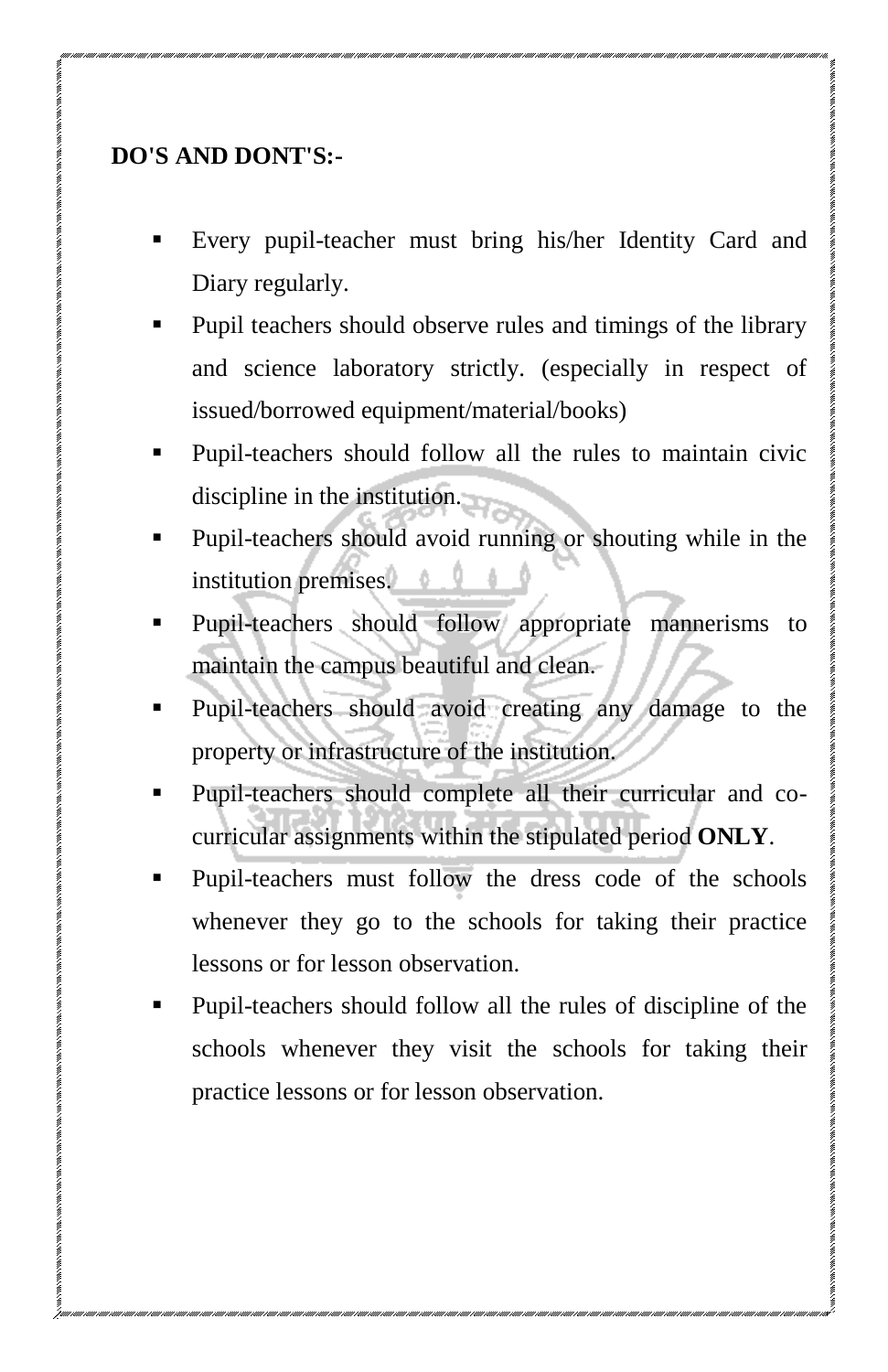#### **Tutorial and Internal Tests:-**

- Pupil-teachers are required to appear for the tutorials and the two internal tests conducted in the institution.
- Pupil-teachers are required to appear for the tests in computer studies conducted by the AIIT.
- Pupil-teachers shall not be allowed to appear for the Final University Examination unless and until they have completed all the internal work of the course to the satisfaction of the respective staffmembers.

#### **Documents and Records:-**

- Pupil-teachers shall maintain a day-to-day record of the activities in their diary.
- Pupil-teachers are required to get their diary, journals and different records checked and signed by the respective staff-members every week.

#### **Student Council:-**

 The institution has a student council, named as the Gymkhana Managing Committee (G.M.C.). The students are nominated to the G.M.C. jointly by the Principal and teaching staff.

We welcome you all in our institution and wish you all the success in the course and career you have chosen.

**Together we shall work and try to achieve excellence and commitment amongst all in this sacred profession.**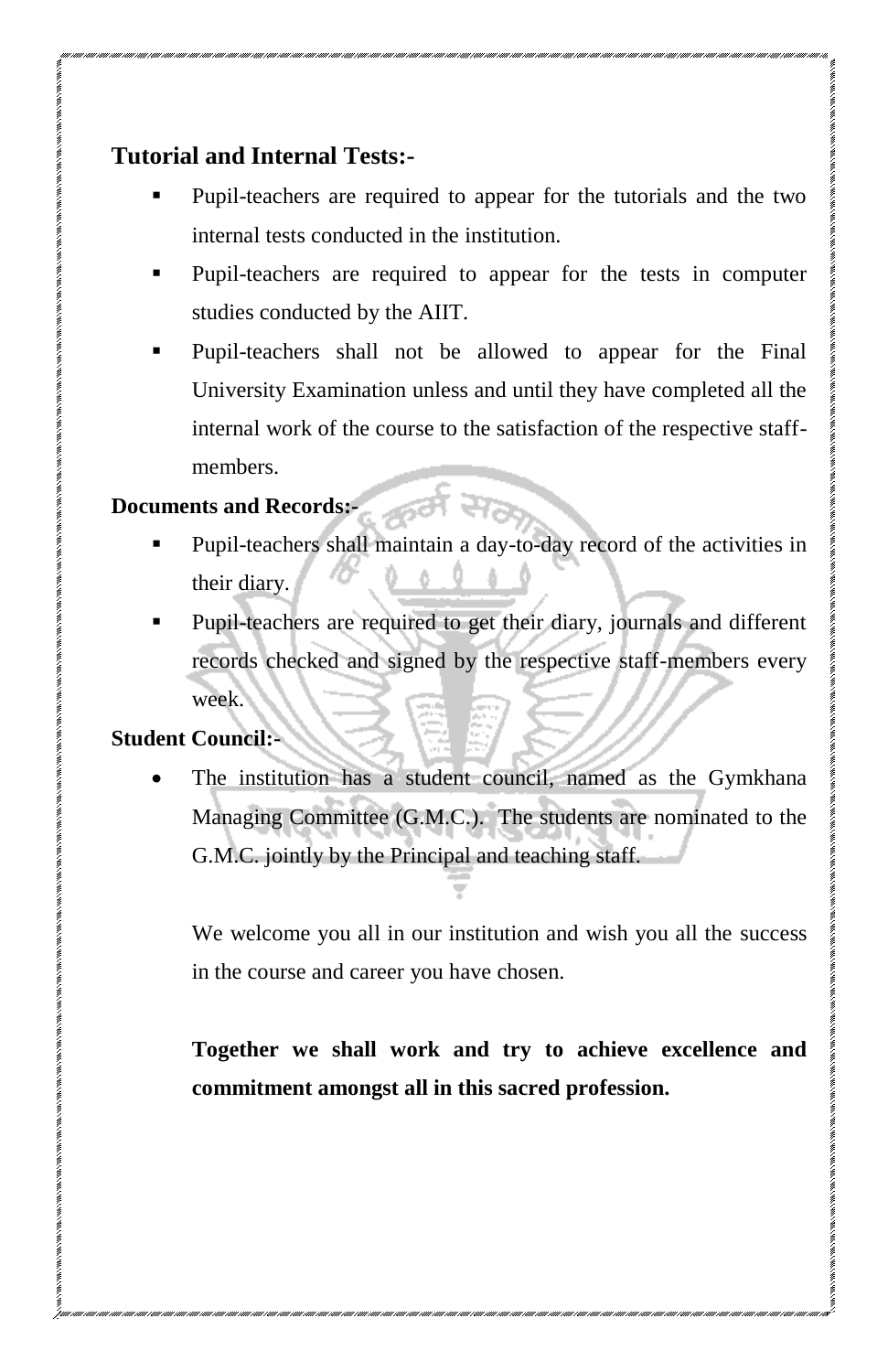## **Recognized Post Graduate Research Centre of the Savitribai Phule Pune University**

#### **Objectives of The research Centre**

- 1. To Guide students for Ph.D M.Phil and M.ed Courses.
- 2. To undertake various research projects in the field of education at institute level and collaboration with Savitribai Phule Pune University, U.G.C. , S.C.E.R.T., N.C.E.R.T ., Balbharati etc
- 3. To organize Seminars, Workshop and Lectures and innovative programmes in the field of education.
- 4. To provide resource person for extension work.
- 5. To publish a research bulletin of the research activities undertaken by the institution.

#### **Research Centre Committee:-**

- Dr. Mrs. L.R.Vartak Principal and Head Research Centre.
- Dr.Mr. M.S.Kambe Member
- Dr. Mrs. R.G. Jaybhaye Member
- Dr. Mr. C.A. Gandhe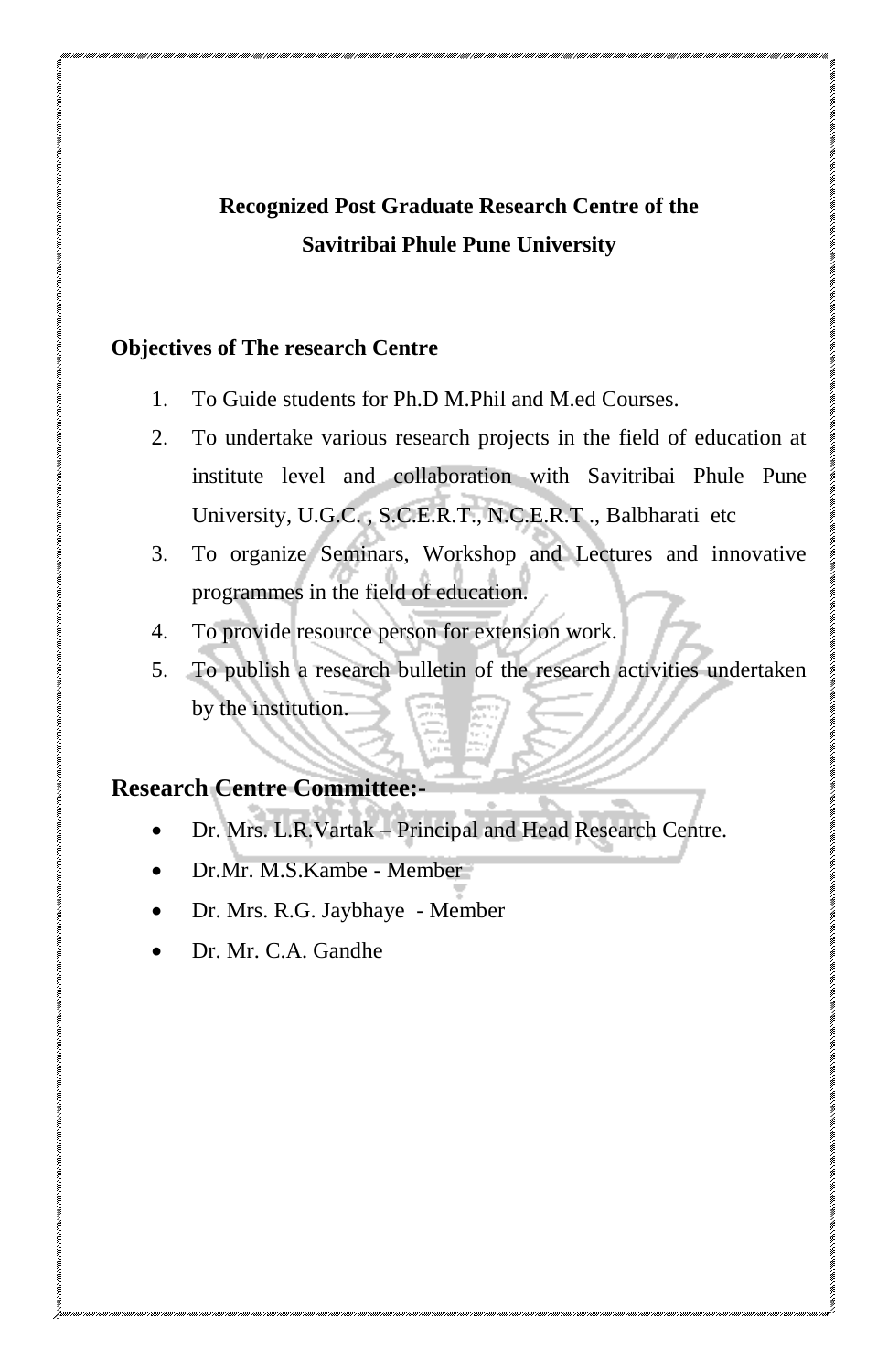#### **Ph.D (Education)**

(No.:CA/435 dated :03/04/2018

The applicants who wish to take admission at our Research Centre should give Adarsha Comprehensive College of Education and Research as the first preference while filling the application form at the Savitribai Phule Pune University. The number of vacant seats at the research centre are displayed on the website.

On the receipt of the applications of the eligible candidates from the Savitribai Phule Pune University, the college research centre conducts the admission procedures as per the rules and regulations laid down by the Savitribai Phule Pune University from time to time.

Course work is compulsory for all non M.Phil Students.

## **Recognized Ph.D Guides:-**

- Dr. L.R. Vartak Principal and Head, Research Centre.
- Dr. R.G. Jaybhaye
- Dr. M.S. Kamble
- Dr. S.H. Vishwasrao
- Dr. S.K.Bhandare
- Dr. P.B. Kasture.
- Dr. S.S.Roy

#### LIST OF PH.D AWARDEES

Mrs. Ulka Amale

#### LIST OF M.PHIL AWARDEES

- Mrs. Ashwini Patil
- Mrs. Snehalata Shelar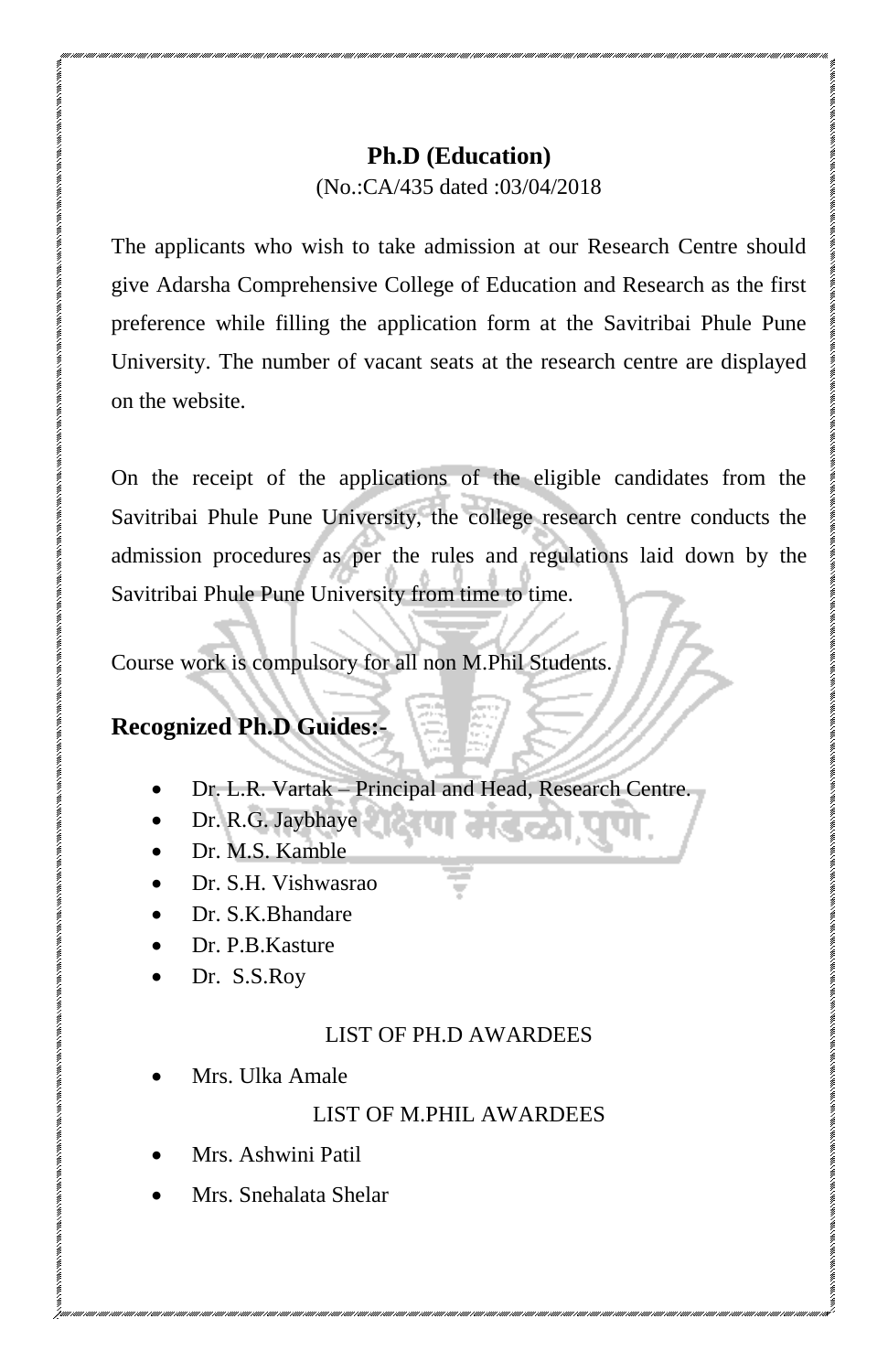# **College Development Committee**

| <b>SR</b>      | <b>DESIGNATION</b>                    | <b>NAME OF THE PERSON</b>       |
|----------------|---------------------------------------|---------------------------------|
| $\mathbf{1}$   | Chairperson                           | Dr. P.C.Shejwalkar              |
| $\overline{2}$ | Secretary                             | Shri. P.M.Joshirao              |
| 3              | Head of Department                    | Dr. Mohan Kamble                |
| $\overline{4}$ | <b>Three Professors</b>               | Dr. Mohan Kamble                |
|                |                                       | Dr. RG.Jaybhaye<br>2.           |
|                |                                       | Dr. Sharad Vishwasrao<br>3.     |
| 5              | <b>One Non-Teaching Staff</b>         | Mrs. Archana Kulkarni           |
| 6              | <b>Four Local Members</b>             |                                 |
|                | <b>From Academics</b><br>1.           | Dr. Chandrakanta Chavan         |
|                | From Industry<br>2.                   | Shri. V.N.Chavan                |
|                | <b>From Research</b><br>3.            | Dr. Avinash Pradhan             |
|                | From Social Service<br>$\mathbf{4}$ . | Dr. Sushma Keskar               |
| 7.             | IQAC coordinator                      | Dr. P.N.Joshi                   |
| 8.             | President and Secretary of            | 1. Secretary - Dr. Ulka Amle    |
|                | student Council                       | 2. President – Dr. L. R. Vartak |
| 9              | Principal                             | Dr.L.R.Vartak                   |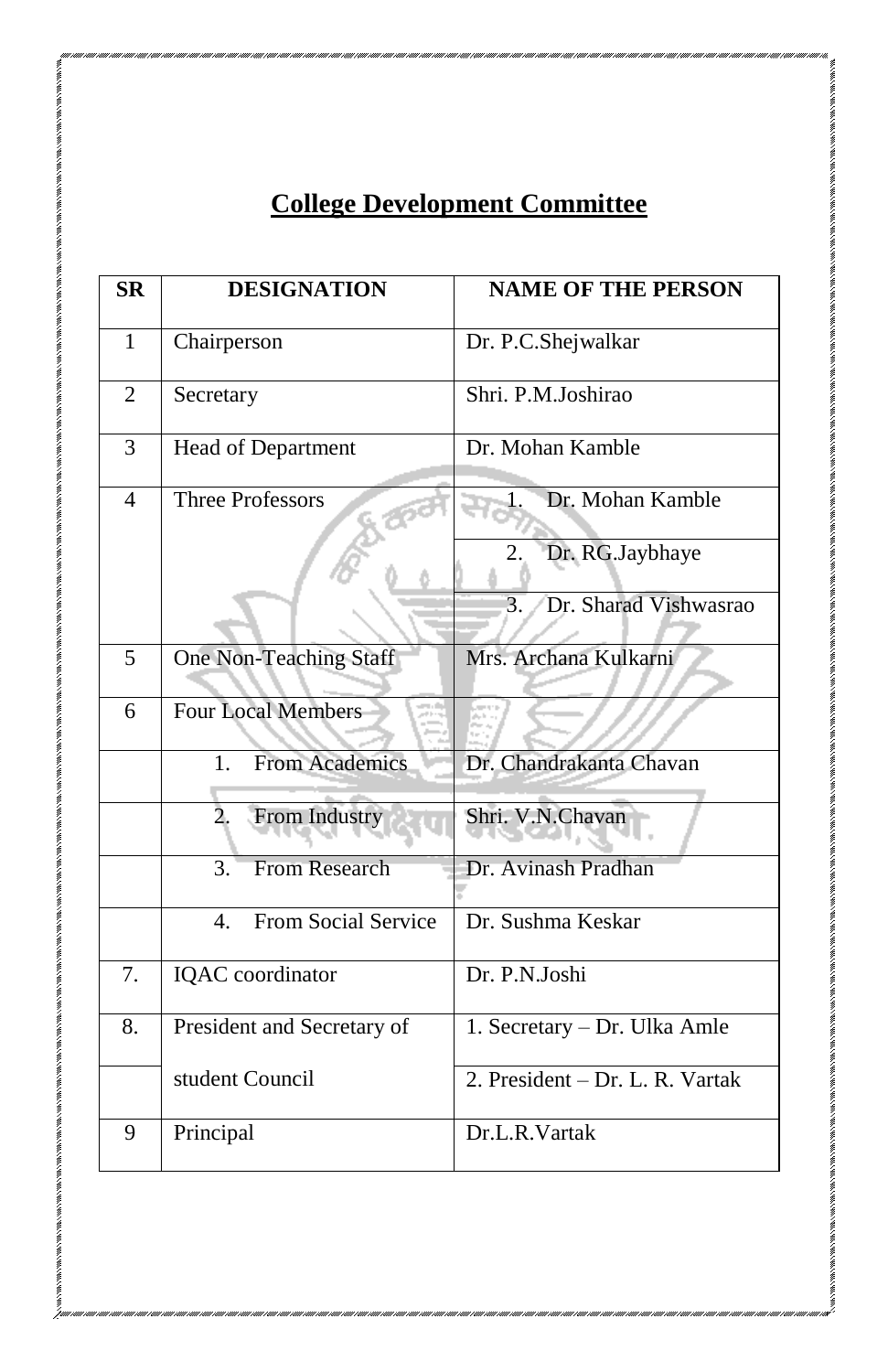## **VISHAKHA COMMITTEE MEMBERS (Women Redressed Cell )**

| SR.NO. | <b>DESIGNATION</b>                    | <b>NAME OF THE PERSON</b> |
|--------|---------------------------------------|---------------------------|
| (1)    | Principal                             | Dr. Mrs. L.R.Vartak       |
| (2)    | <b>Coordinator</b>                    | Dr. Mrs. P.B. Kasture     |
| (3)    | Member                                | Dr. Mrs. Sushama Keskar   |
| (4)    | Member                                | Dr. R.G.Jaybhaye          |
| (5)    | <b>Member</b>                         | <b>Prof. U.S.Amale</b>    |
| (6)    | <b>Member</b>                         | Ms. G.R.Varade            |
| (7)    | <b>Member</b><br>(Non-Teaching Staff) | Mrs. Archana Kulkarni     |
|        |                                       |                           |

| ANTI RAGGING COMMITTEE MEMBERS |                                       |                                                 |
|--------------------------------|---------------------------------------|-------------------------------------------------|
| SR.NO.                         | <b>DESIGNATION</b>                    | <b>NAME OF THE PERSON</b>                       |
| (1)                            | Principal                             | Dr. Mrs. L.R. Vartak                            |
| (2)                            | <b>Senior Professor</b>               | Dr. M.S.Kamble                                  |
| (3)                            | <b>Student Welfare Officer</b>        | Dr. R.G.Jaybhaye                                |
| $\left( 4\right)$              | <b>Teaching</b><br>Representative     | Dr. P.N.Joshi (Male)<br>Dr.P.B.Kasture (Female) |
| (5)                            | <b>Non Teaching</b><br>Representative | Mrs. Archana Kulkarni                           |

#### **LIBRARY COMMITTEE**

| Principal     | Dr. Ms. L.R. Vartak |
|---------------|---------------------|
| Member        | Dr. C.A. Gandhe     |
| <b>Member</b> | Dr. S.K. Bhandare   |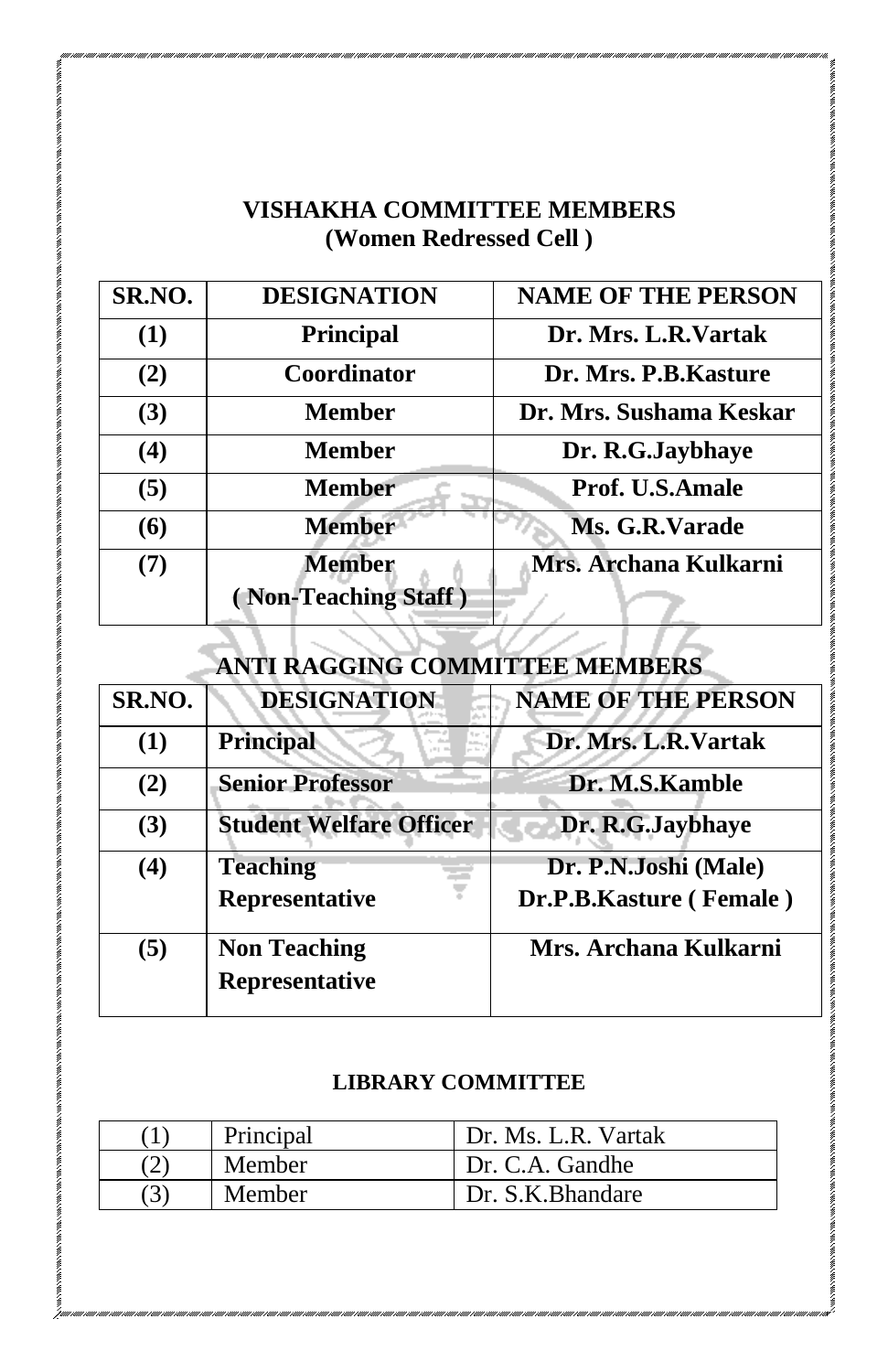## **STUDENTS DEVELOPMENT COMMITTEE**

| SR.  | <b>DESIGNATION</b>                | <b>NAME OF THE PERSON</b> |
|------|-----------------------------------|---------------------------|
| NO.  |                                   |                           |
| (1)  | Principal                         | Dr. L.R.Vartak            |
| (2)  | Senior Teacher                    | Dr. M.S. Kamble           |
| (3)  | Social Welfare Officer            | Dr. R.G.Jaybhaye          |
| (4)  | Teacher Representative (Male)     | Dr.P.N.Joshi              |
| (5)  | Teacher Representative (Female)   | Dr. S.K. Bhandare         |
| (6)  | Councilor                         | Dr. S. Keskar             |
| (7)  | <b>Student Development Member</b> | Dr. U.S.Amle              |
| (8)  | <b>Student Development Member</b> | Dr. G.R. Varade           |
| (9)  | <b>Student Development Member</b> | Mrs. A.P Kulkarni         |
| (10) | <b>Student Development Member</b> | Mrs. R.C.Shevade          |

# **STUDENTS GRIEVANCE COMMITTEE**

| SR.NO. | <b>DESIGNATION</b> | <b>NAME OF THE PERSON</b>                      |
|--------|--------------------|------------------------------------------------|
| (1)    | Principal          | Dr. Mrs. L.R. Vartak                           |
| (2)    | Two Sr. Professors | (1) Dr. Sunanda Roy<br>(2) Dr. S.H. Vishwasrao |

## **PLACEMENT COMMITTEE**

|     | Principal                | Dr. Ms. L.R. Vartak                  |
|-----|--------------------------|--------------------------------------|
| (2) | <b>Placement Officer</b> | Dr. P.N Joshi                        |
| (3) | Member                   | Dr. C.A. Gandhe<br>Prof. G.R. Varade |

#### **PURCHASE COMMITTEE**

| Principal | Dr. Ms. L.R. Vartak |
|-----------|---------------------|
| Member    | Dr. C.A. Gandhe     |
| Member    | Mrs. S.S. Phadke    |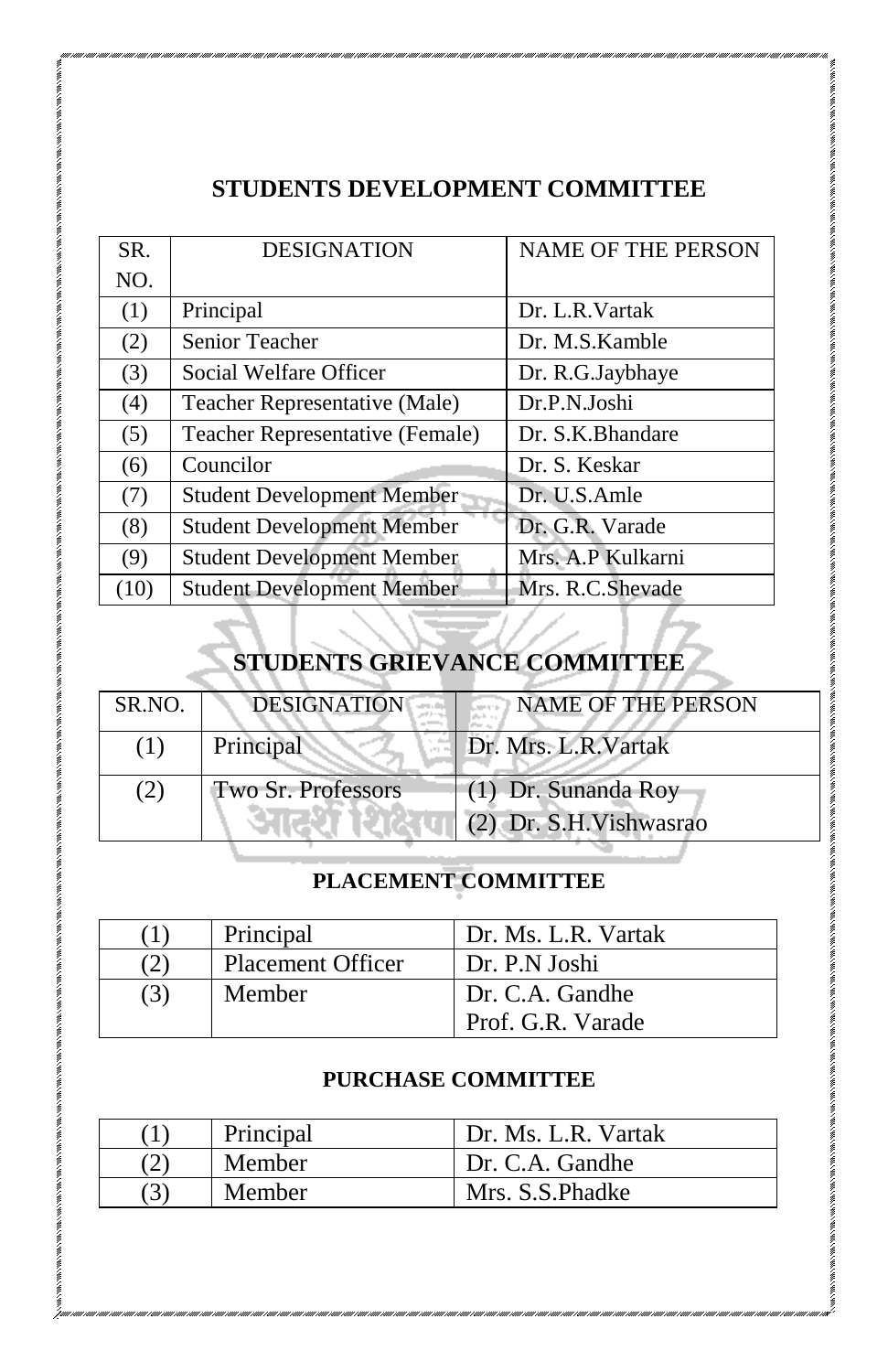### **LIST OF CASH PRIZES**

#### **B.Ed. COURSE:**

#### **1. Late Shri K.B. Alias Tatyasaheb Virkar Prize: Cash Prize of Rs. 501/-**(Bearer Chq. From ASM)

Instituted by Virkar Family (Mr. & Mrs. Sudhakar K. Virkar, Mrs. & Mr. Sharadchandra K. Virkar, Mrs. & Late Mr. Kamlakar K. Virkar, Mrs. & Late Mr. Prabhakar K. Virkar, and Smt. Prema Tapasvi) for securing First Class with Distinction at the B.Ed. Examination and standing First in the College.

#### **2. Late Shri B.V. Bapat Prize: A Case Prize of Rs. 1001/-** (CHQ. From ASM)

Instituted by Late Smt. Nirmala Khadilkar, for securing First Class with Distinction at the B.Ed. Examination, and standing FIRST in the College.

**3. Late Shri. Narayan Gangadhar Limaye Prize: A Cash Prize of Rs. 60/-** (CHQ. From ASM) Instituted by Shri Balkrishna Narayan Limaye For securing First Class with Distinction at the B.Ed. Examination and got highest marks in Course 205.

#### **4. Late Sou. Sumati Waman Godbole Prize: A Cash Prize of Rs. 100/-**(CHQ. From ASM) Instituted by Major V.K. Godbole for Securing Highest marks in the

B.Ed. Examination in Course 201.

#### **5. Late Sou. Sumati Waman Godbole Prize: A Cash Prize of Rs. 100/-** (CHQ. From ASM)

Instituted by Major V.K. Godbole for Securing Highest marks in the B.Ed. Examination in Course 202.

## **6. Late Sou. Sumati Waman Godbole Prize: A Cash Prize of Rs. 150/-**

(CHQ. From ASM)

Instituted by Major V.K. Godbole for Securing Highest marks in the B.Ed. Examination, in Course 203.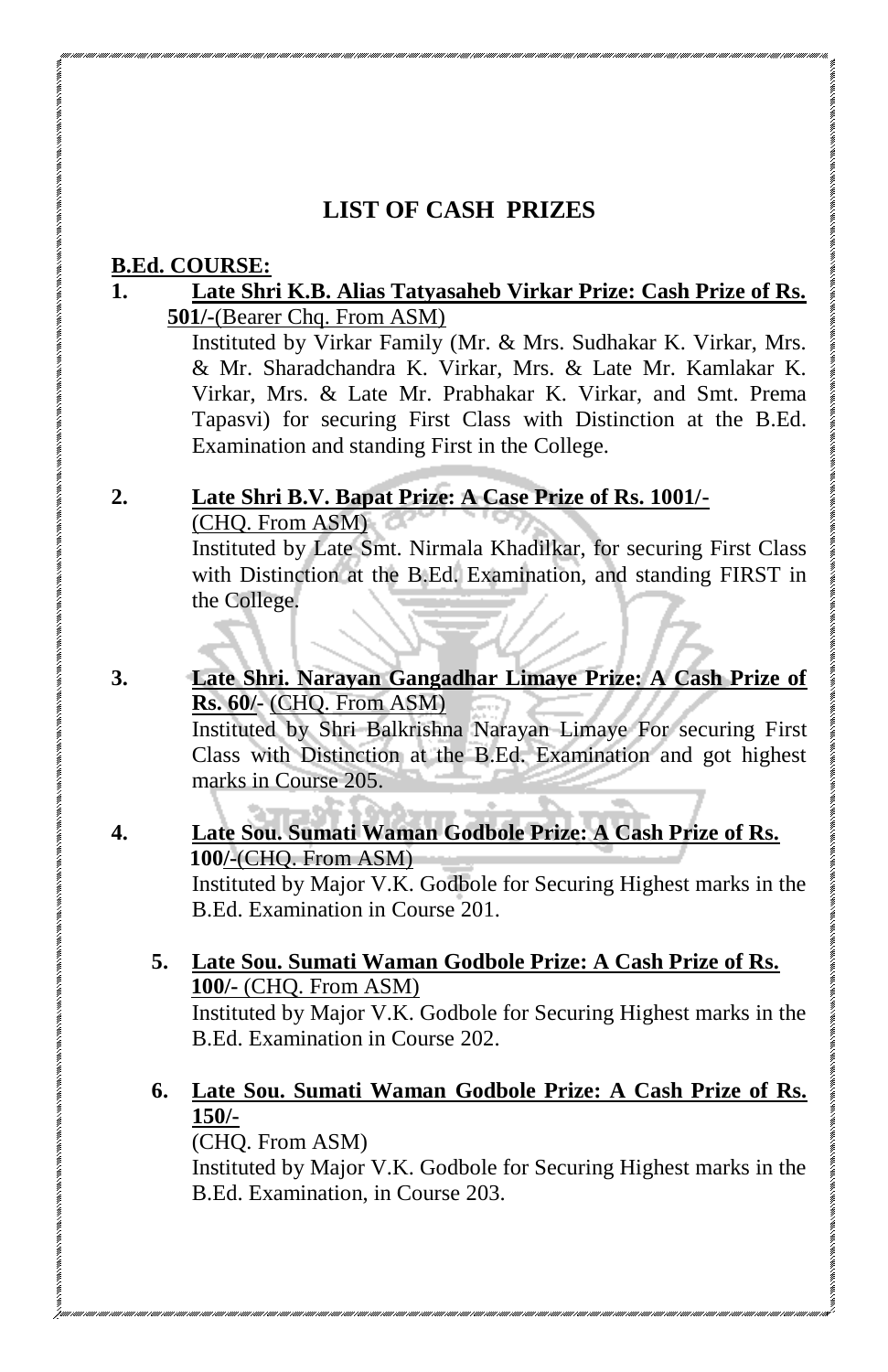#### **7. Janakibai Sathe Prize A cash prize of Rs. 60/- to a Brahmin girl having a good academic record.** (CHQ. From ASM)

#### **8. Late Rangubai Sopan Kamble Prize of Rs.750/-**

**Instituted by Dr. Mrs. Anupama V. Jagtap for Securing**  $1<sup>st</sup>$  **class**  with Distinction of the B.Ed examination and Standing first in the College amongst the Backward Class girl student of our College**.** (CHQ. From ASM)

#### **9. Late Radhabai Vitthal Jagtap and Late Sopan Kamble Prize of Rs. 750/-** (CHQ. From ASM)

Instituted by Dr. Mrs. Anuopama V Jagtap for securing first class with Distinction at the B.Ed examination and got highest marks in Introduction to Educational Research.

## **10. Late Shri. Ramchandra Prabhakar Borgaonkar Prize: A Cash Prize of Rs. 251/-** (CHQ. From ASM)

Instituted by Dr. Prabhakar Ramchandra Borgaonkar for remarkable performance in Sports activities and who is general champion among Gents students.

#### **11. Late Shri. Ramchandra Prabhakar Borgaonkar Prize: A Cash Prize of Rs. 251/-**(CHQ. From ASM)

Instituted by Dr. Prabhakar Ramchandra Borgaonkar for remarkable performance in Sports activities and who is general champion among Ladies students

#### **12. A College Prize: A Cash Prize of Rs. 200/-** (Petty Cash)

For Standing first in internal Exam (First Year):

For Standing second in internal Exam (First Year):

#### **13. A College Prize: A Cash Prize of Rs. 200/-** (Petty Cash)

- For Standing first in internal Exam (Second Year):
- For Standing second in internal Exam (Second Year):

#### **14. A College Prize: A Cash Prize of Rs. 200/-** (Petty Cash)

For Standing first in University Exam (First Year):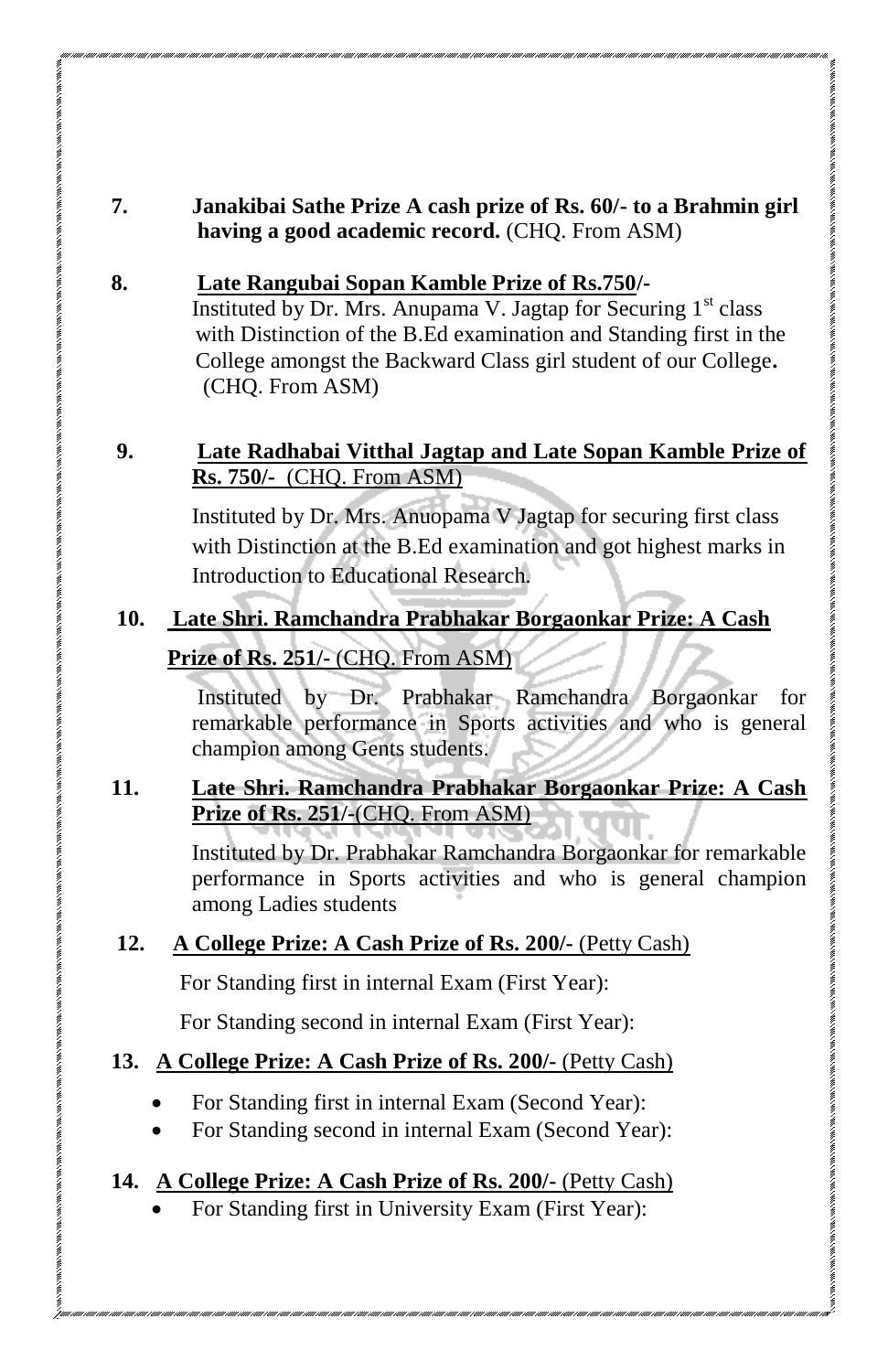For Standing second in University Exam (First Year):

#### **15. A College Prize: A Cash Prize of Rs. 200/-** (Petty Cash)

- For Standing first in University Exam (Second Year):
- For Standing second in University Exam (Second Year):

#### **16. A College Prize: A Cash Prize of Rs. 200/-** (Petty Cash)

For securing First Class with Distinction at the B.Ed. Examination and securing highest marks in Course 101 (First Year)

#### **17. A College Prize: A Cash Prize of Rs. 200/-** (Petty Cash)

For Securing First Class with Distinction at the B.Ed. Examination and securing highest marks in Course 102 (First Year)

#### **18. A College Prize: A Cash Prize of Rs. 200/-** (Petty Cash)

For Securing First Class with Distinction at the B.Ed. Examination and securing highest marks in Course 103 (First Year)

#### **19. College Prize: A Cash Prize of Rs. 200/-**(Petty Cash)

For Securing First Class with Distinction at the B.Ed. Examination held in May 2017 and securing highest marks in Course 104 (First Year)

#### **20. College Prize: A Cash Prize of Rs. 200/-**(Petty Cash)

For Securing First Class with Distinction at the B.Ed. Examination and securing highest marks in Course 105. (First Year)

### **21. A College Prize: A Cash Prize of Rs. 200/- (For each faculty)**  (Petty Cash)

For Securing First Class with Distinction at the B.Ed. Examination and securing highest marks in Course 106. (First Year)

#### **22. A College Prize: A Cash Prize of Rs. 200/- (For each faculty)**  (Petty Cash)

For Securing First Class with Distinction at the B.Ed. Examination and securing highest marks in Course 107. (First Year)

#### **Research Center Prizes**

- **A Prize of Rs. 500/- for the M.Phil awardees from our Research Center.**
- **A Prize of Rs. 1000/- for the Ph.D awardees from our Research Center**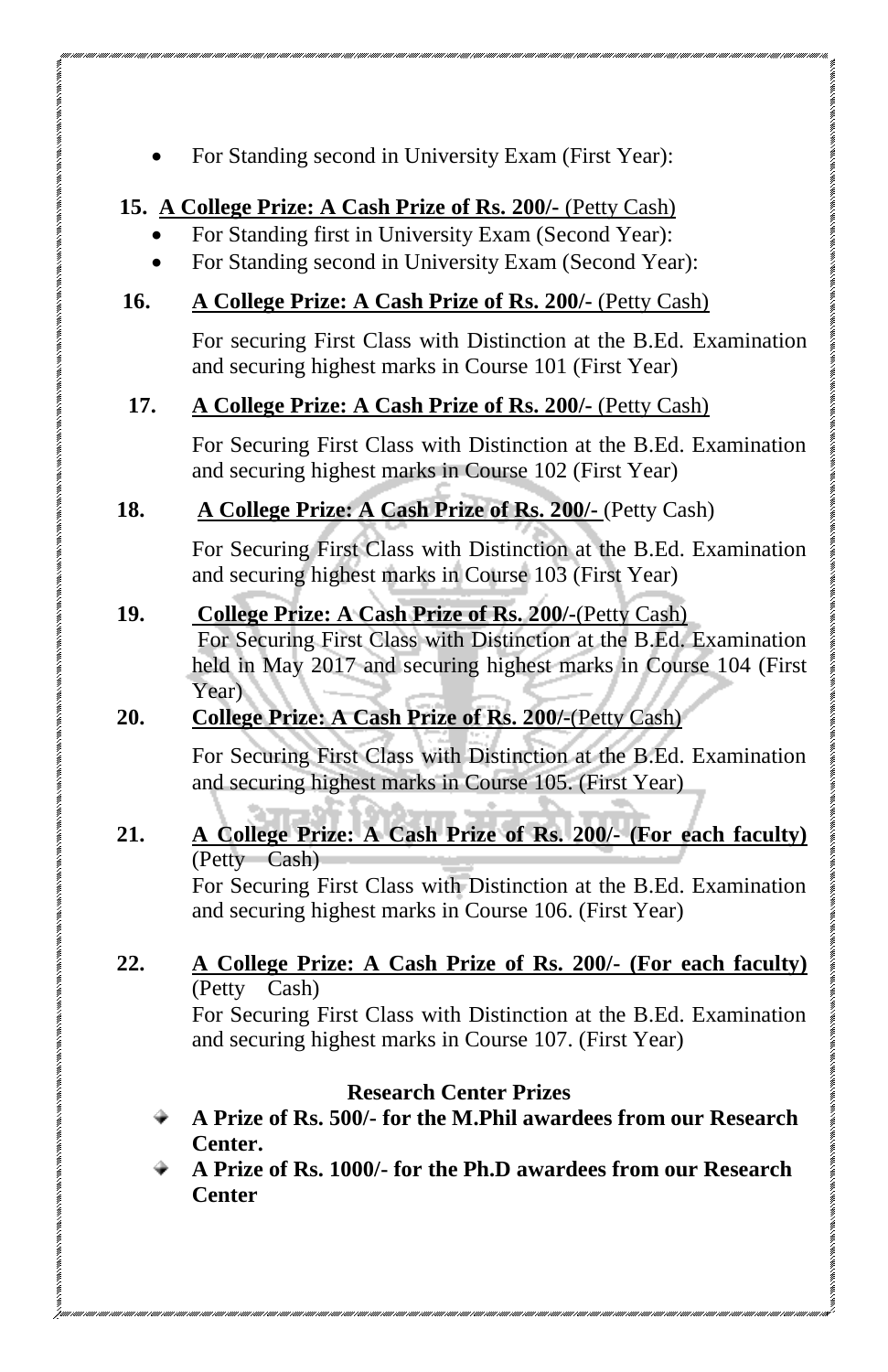## INNOVATION AND EXPERIMENTATION

#### IN

#### **Teaching**

- Using IT and Innovative techniques
- Seminar and Discussion
- Teachers Evaluation By Students and Peers
- Lectures by Experts
- Meditation for Improving concentration
- Self-Learning and classroom presentation
- Remedial and Enrichment Programs
- Counseling

#### **Research**

- Individual projects by staff
- Need based institutional projects
- Organizing seminars and workshops
- Guidance for M.Ed M.Phil and Ph.D
- Involvement of students in data collection, analysis and implementation.

आदर्शे शिक्षण मंडळी,पुणे.

#### **Extension**

- Environment awareness and conservation of natural resources programme
- AIDS and Health Awareness Programme
- "Vipassana" Orientation lectures
- Students Academy
- Placement Service
- Samarth Bharat Abhiyan

## **For Achieving Excellence and Commitment Teacher Education**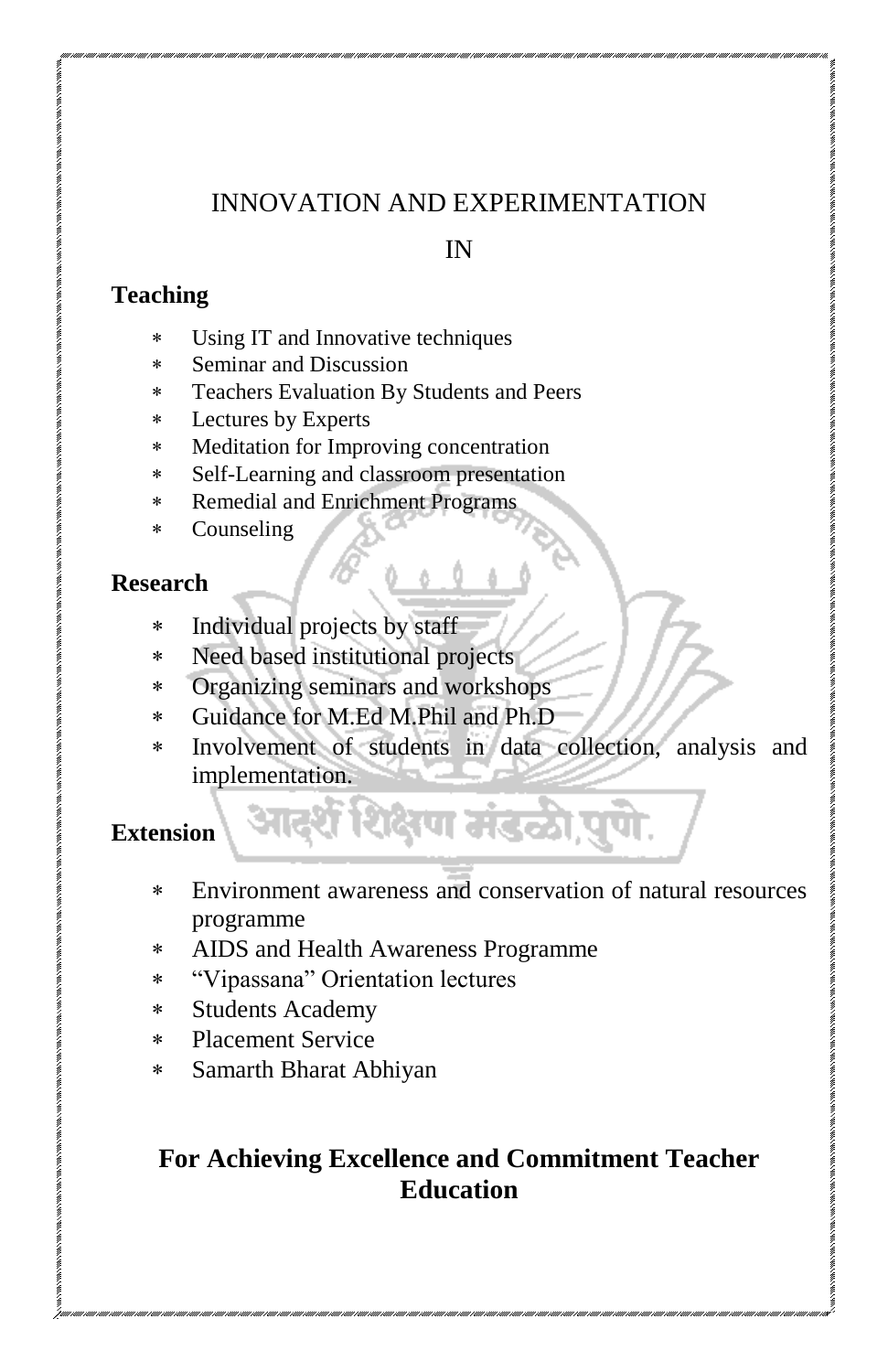# **Adarsha Comprehensive College of Education and Research Pune Bachelor of Education (Two Year Programme) Choice Based Credit System- Annual Pattern Programme Learning Outcomes After completion of the B.Ed. Programme Student**

## **teacher will–**

- Integrate subject knowledge, pedagogical knowledge and communication skills for effective content delivery in the classroom.
- Promote national values and goals mentioned in the constitution among school students.
- Use competencies and skills needed to be a teacher for inclusive classroom
- Apply various evaluation tools in classroom situation.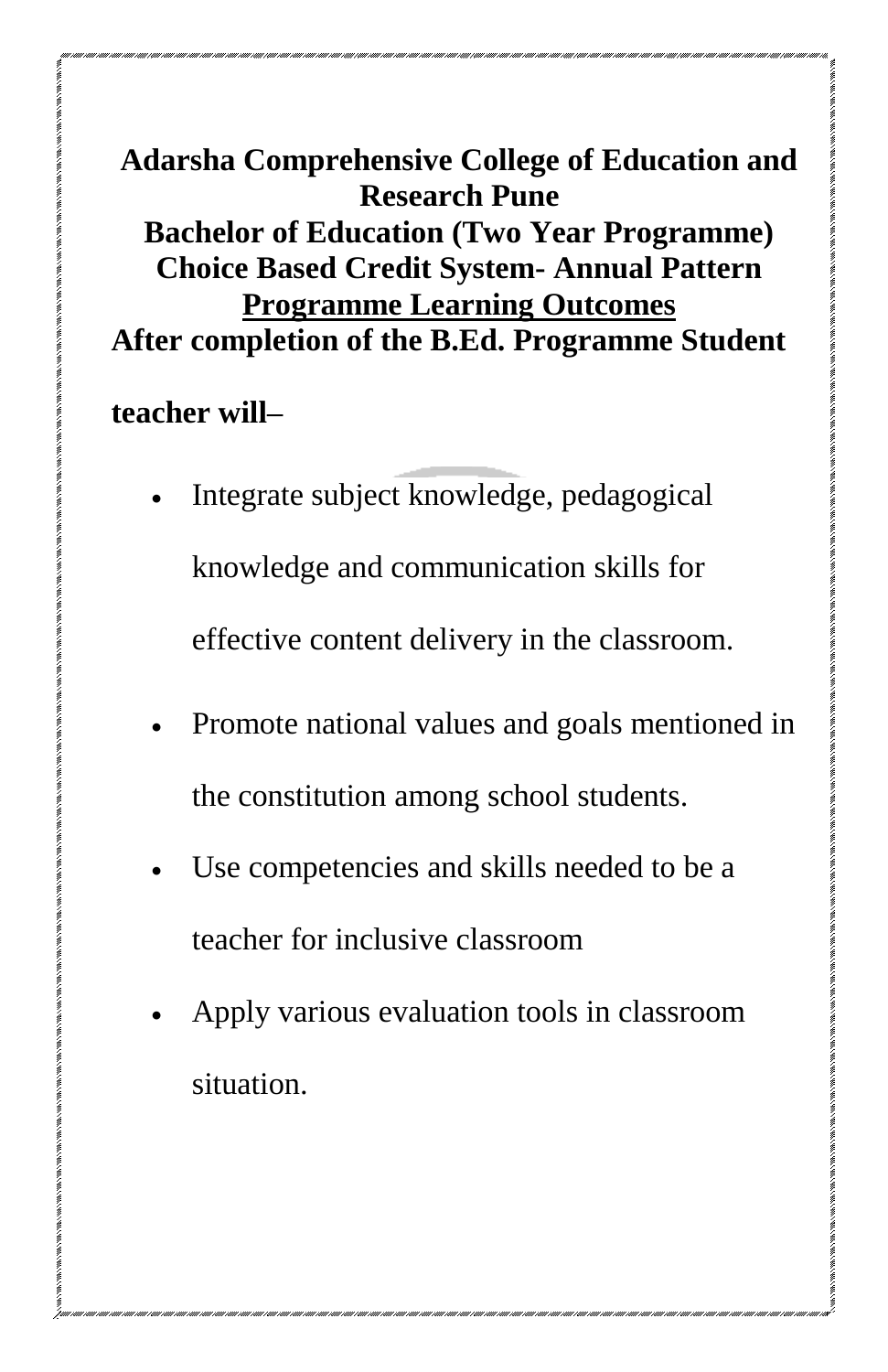- Use managerial and organizational skills for effective classroom management.
- Enhance Professional Capacities
- Think Rationally and sensitive towards the emerging issues such as Environment, Population, gender equality

# **Course Learning Outcomes**

**Academic Year 2020-21**

**After completion of the following Courses the** 

**student will–**

# **BED 101: Childhood and Growing up**

- Identify educational needs of diverse learners in the classroom
- Deal with individual differences among learners in the classroom.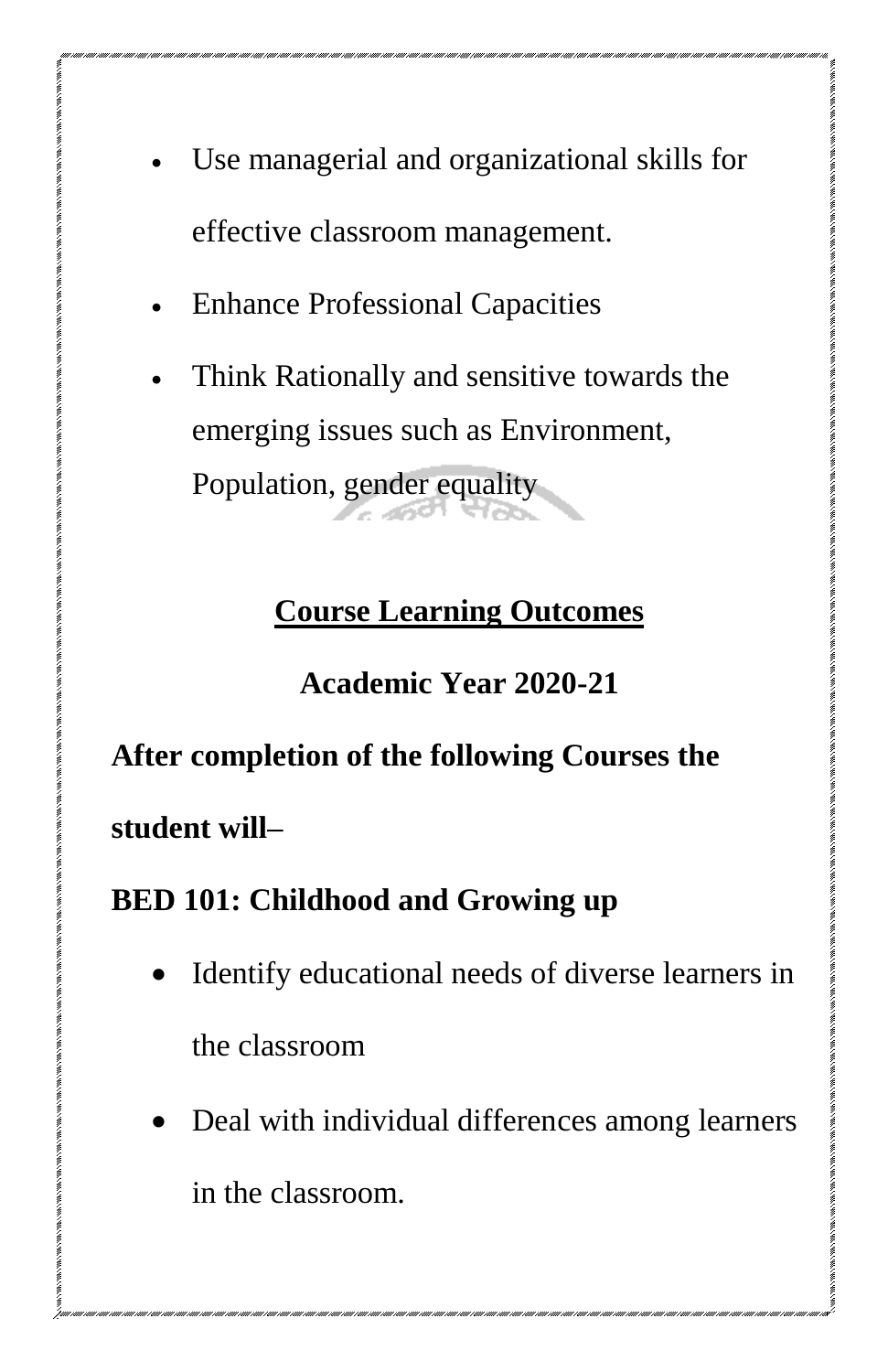# **BED 102: Contemporary Indian Education, Gender and Society**

- Identify the contemporary issues in education.
- Develop gender sensibility amongst student teacher.

## **BED 103: Learning and Teaching**

- Apply theories of learning in the school classroom
- Analyze the complex process of teaching.

## **BED 104: Assessment and Evaluation for Learning**

- Use tools and techniques of evaluation in the assessment of school students.
- Draft instructional objectives for subject teaching.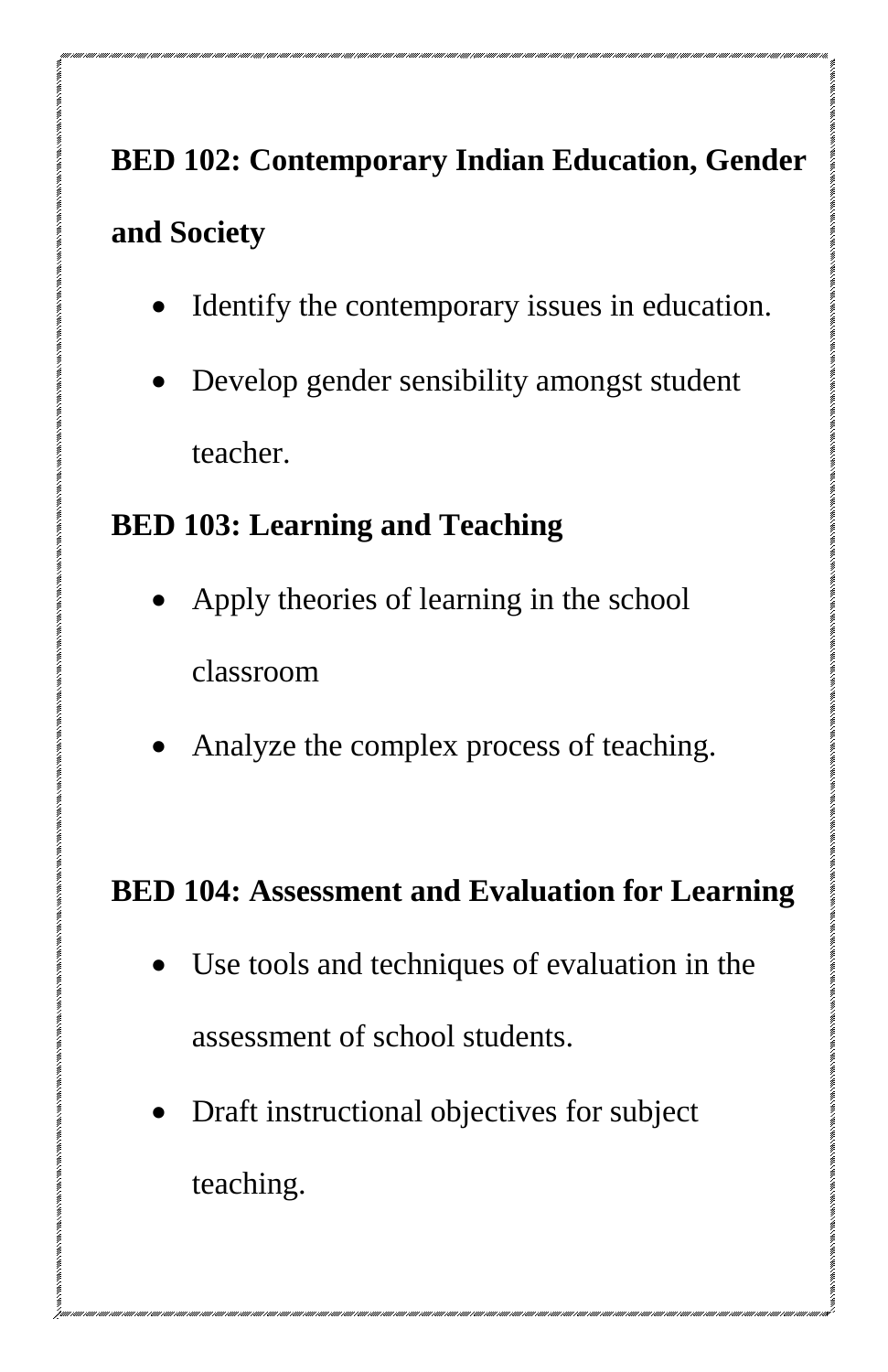# **BED 105: Advanced Pedagogy and application of ICT**

- Use of Pedagogical methods to meet the needs of diverse learners.
- Develop educational material using advanced pedagogical strategies and ICT tools.

# **BED 106: Understanding Disciplines and School Subjects**

- Use theoretical knowledge of the subject while teaching in classroom.
- Analyze subject in context of school education

# **BED 107: Pedagogy of School Subjects**

 Apply appropriate teaching methodology according to nature of content and stage of education of the students.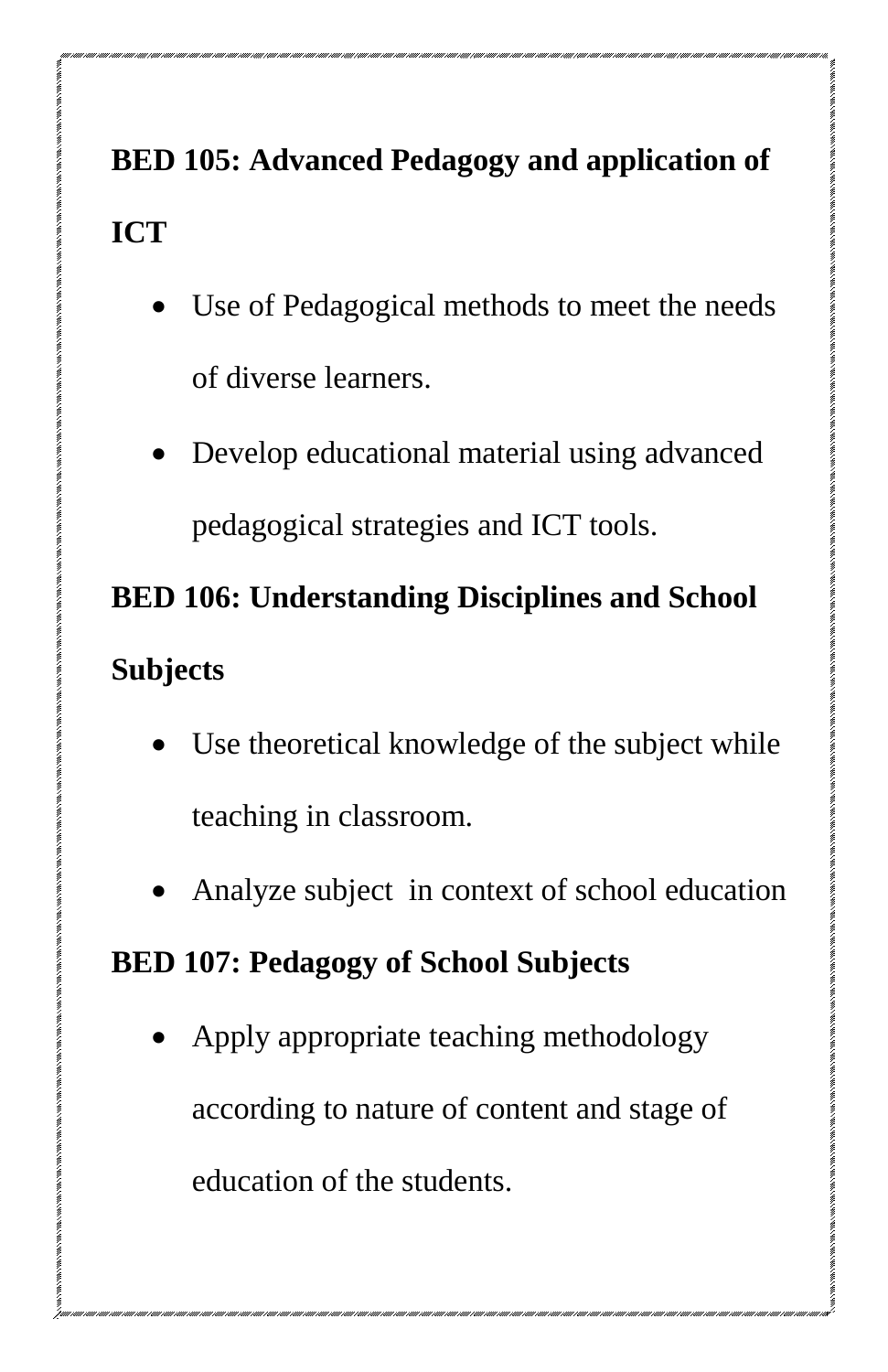- Design learning resources according to objectives, student's age, content and method used.
- Present structure of the subject at different levels of education

# **BED 201: Quality and Management of School Education**

- Understand concept of quality and organize activities for quality enhancement of school.
- Apply principles of management to manage school classroom effectively.

**BED 202: Knowledge and Curriculum, Language across curriculum**

 Use activity based learning approaches in the classroom.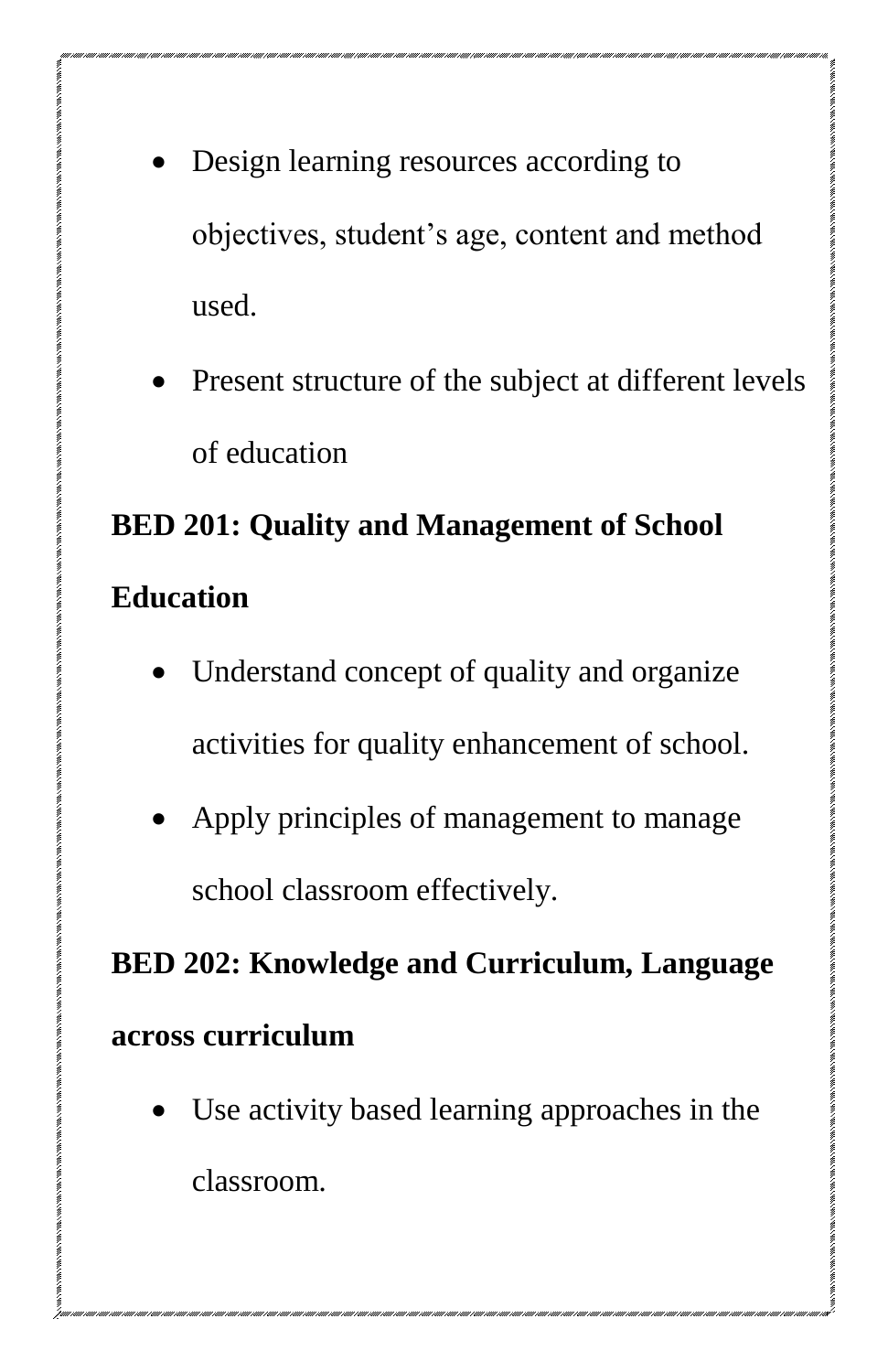Realize the relevance of knowledge creation in learning process.

# **BED 203: School and Inclusive School**

- Examine and explain the status of Inclusive Education in India with respect to the National Policies, Programs and acts passed for the disabled.
- Manage inclusive class.

## **BED 204: Elective**

# **BED 204- 01- Guidance and Counseling**

- Counsel the students effectively.
- Use tools and techniques of Guidance and Counseling in school system.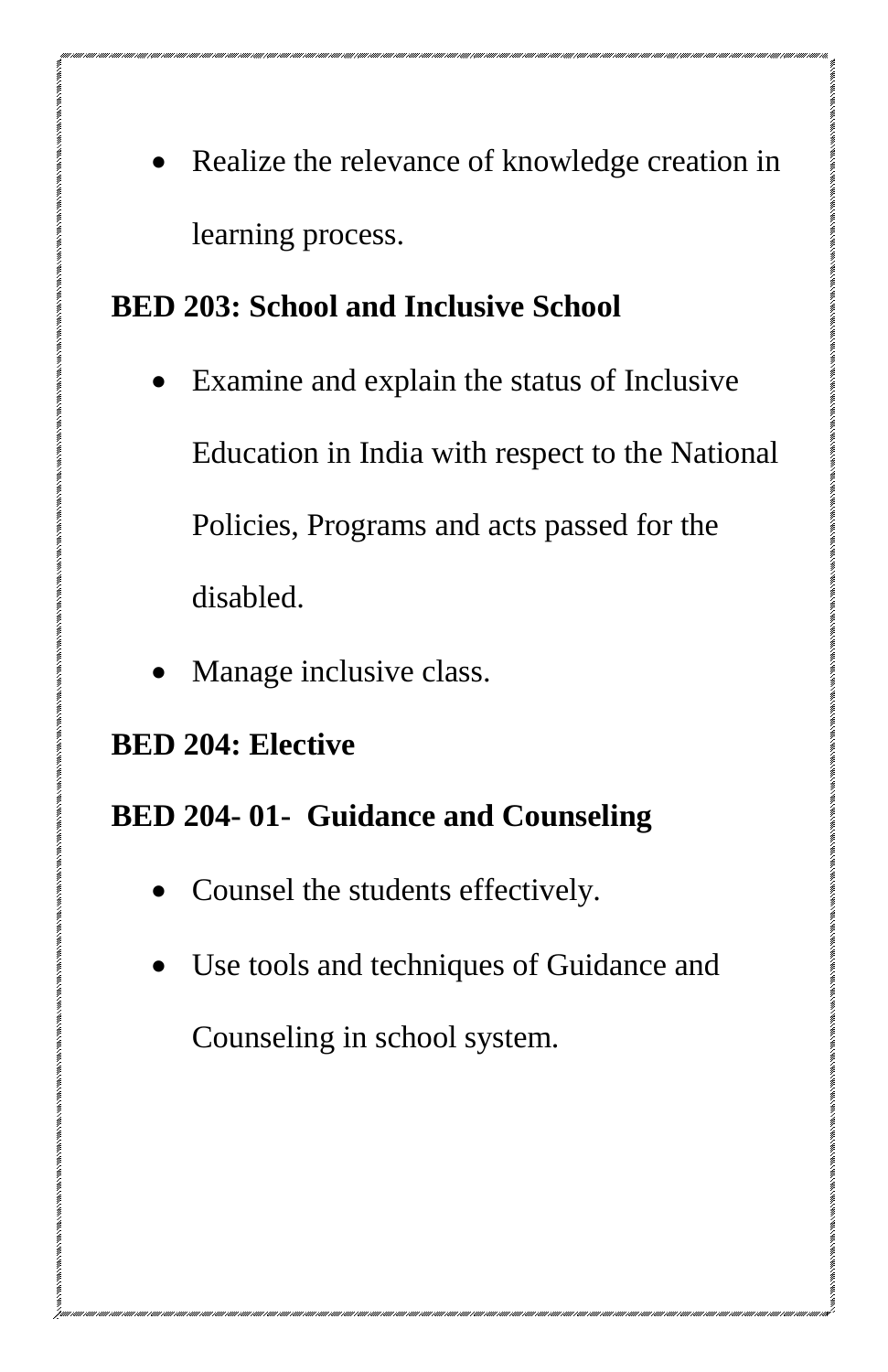# **BED 204-07 – Disaster Management**

- Enlist different techniques of rescue from Disaster and Relief for Disaster.
- Realize the importance of Disaster management in the context of school.

# **BED 204-09 – Introduction to Educational**

# **Research**

- Access online and offline sources of knowledge for educational research.
- Explain the importance of educational research for a teacher.

**Course Learning Outcomes for the courses under the category – Enhancing Professional Capacities After completion of the following Courses the student will – BED 208:**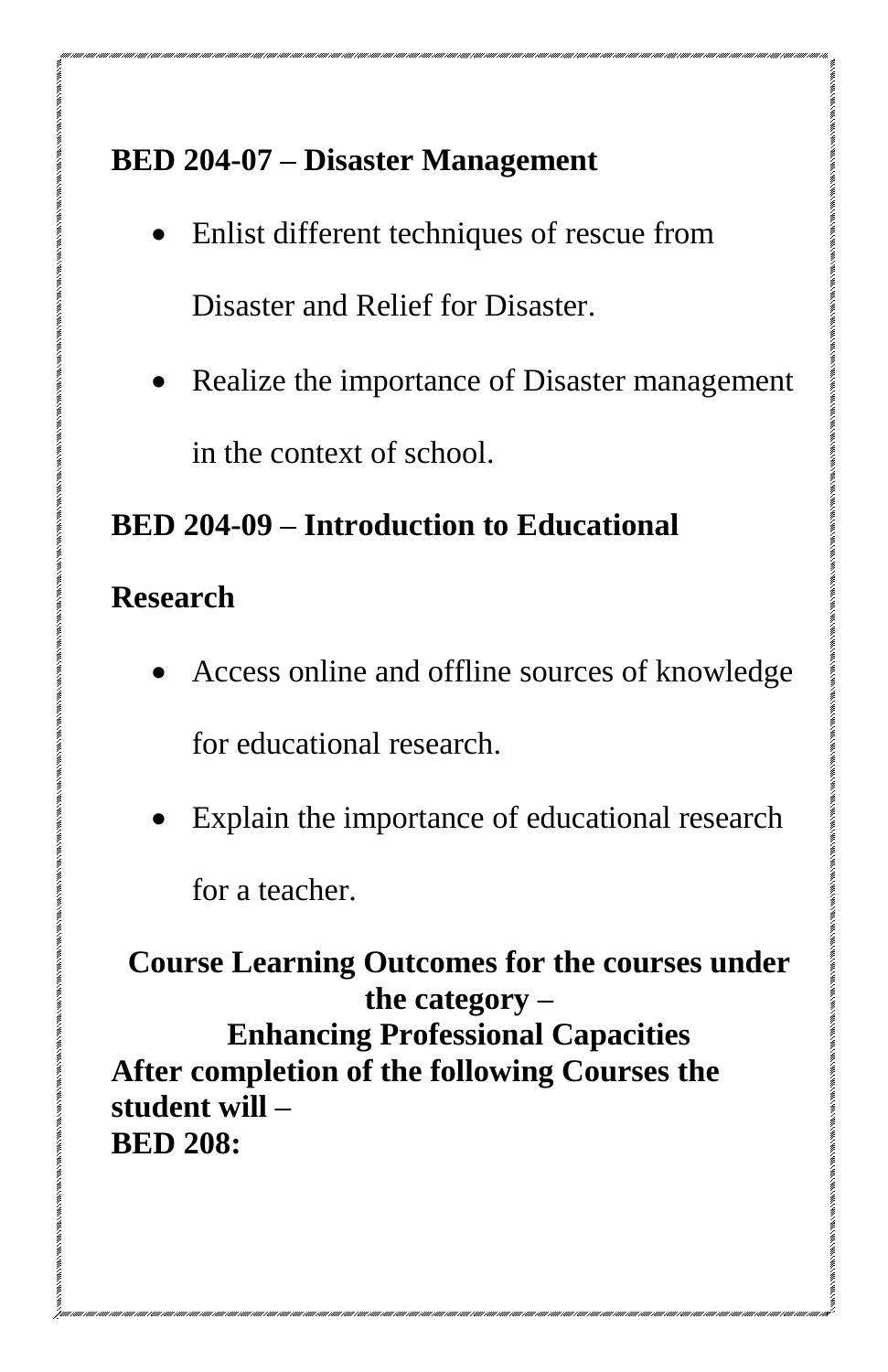- Read, reflect and reproduce in writing in the form of conjectures, justifications, interpretations, arguments for or against, etc. on the read text/e-texts
- enhance their capacities as readers and writers
- use different reading strategies while teaching their school subject

**BED 209:** 

- engage himself/herself in continuous selfreflection
- reflect himself / herself on Policy matters

**BED 210:** 

- Identify an educational problem for research.
- Select most probable and appropriate solution.

**BED 211:** 

- Actively participate in group cultural activity
- Demonstrate his / her abilities on stage.

**BED 212: (Information Literacy)**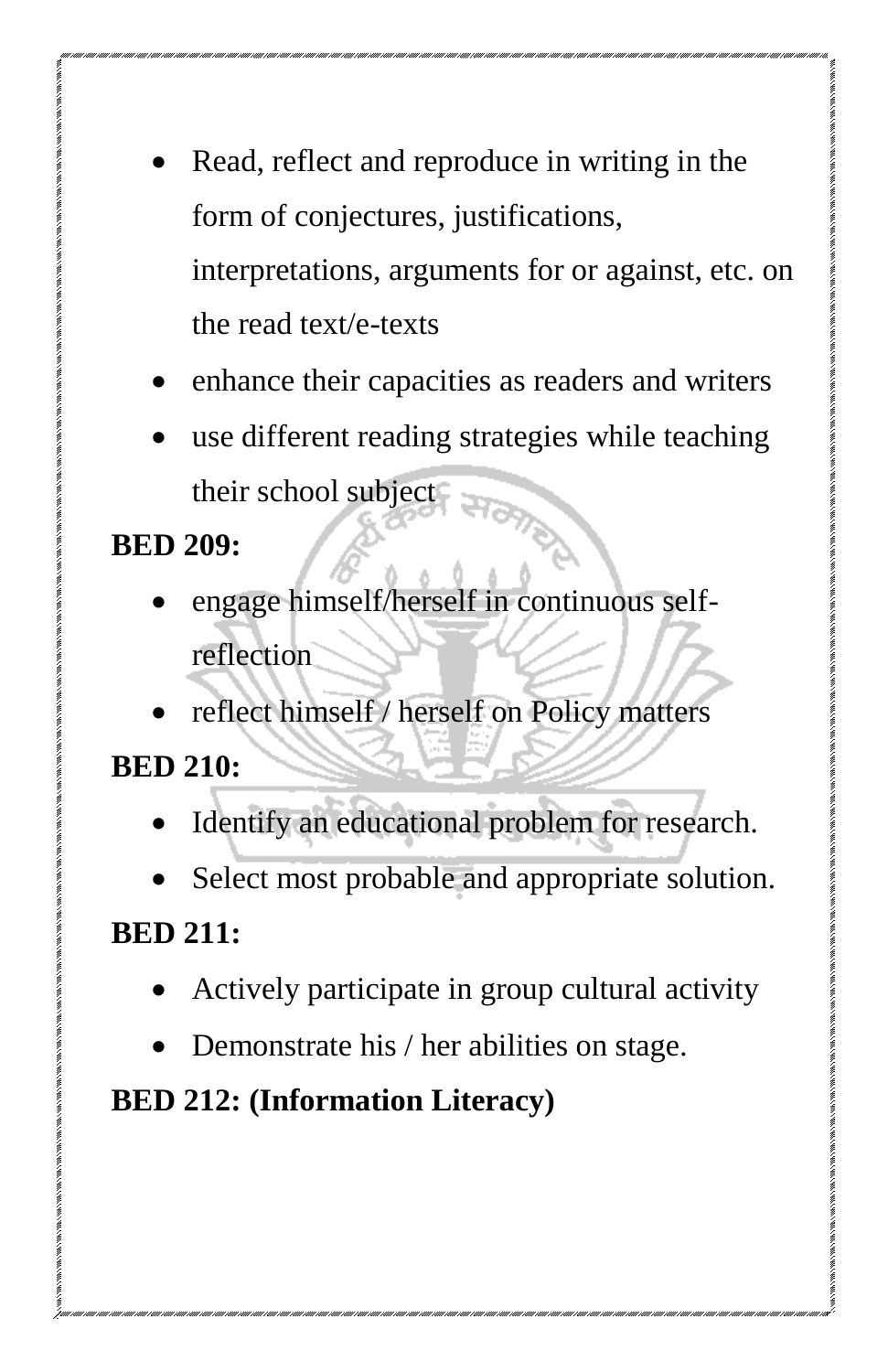- Access and identify authentic sources of information
- Search required information effectively using various search engines.

# **BED 212: (Communication Skills )**

 Have clear understanding of what good communication skills are and what they can do to improve their abilities.

**Value Added Course / Add on Course (IT Skills for Online Teaching)**

- Understand the concept, types, ethical practices and planning of online teaching.
- Make effective use of word processing and PowerPoint presentation in teaching learning Process.
- Create videos by using desktop/laptop and mobile technology.
- Conduct online test by using Google Forms and Testmoz.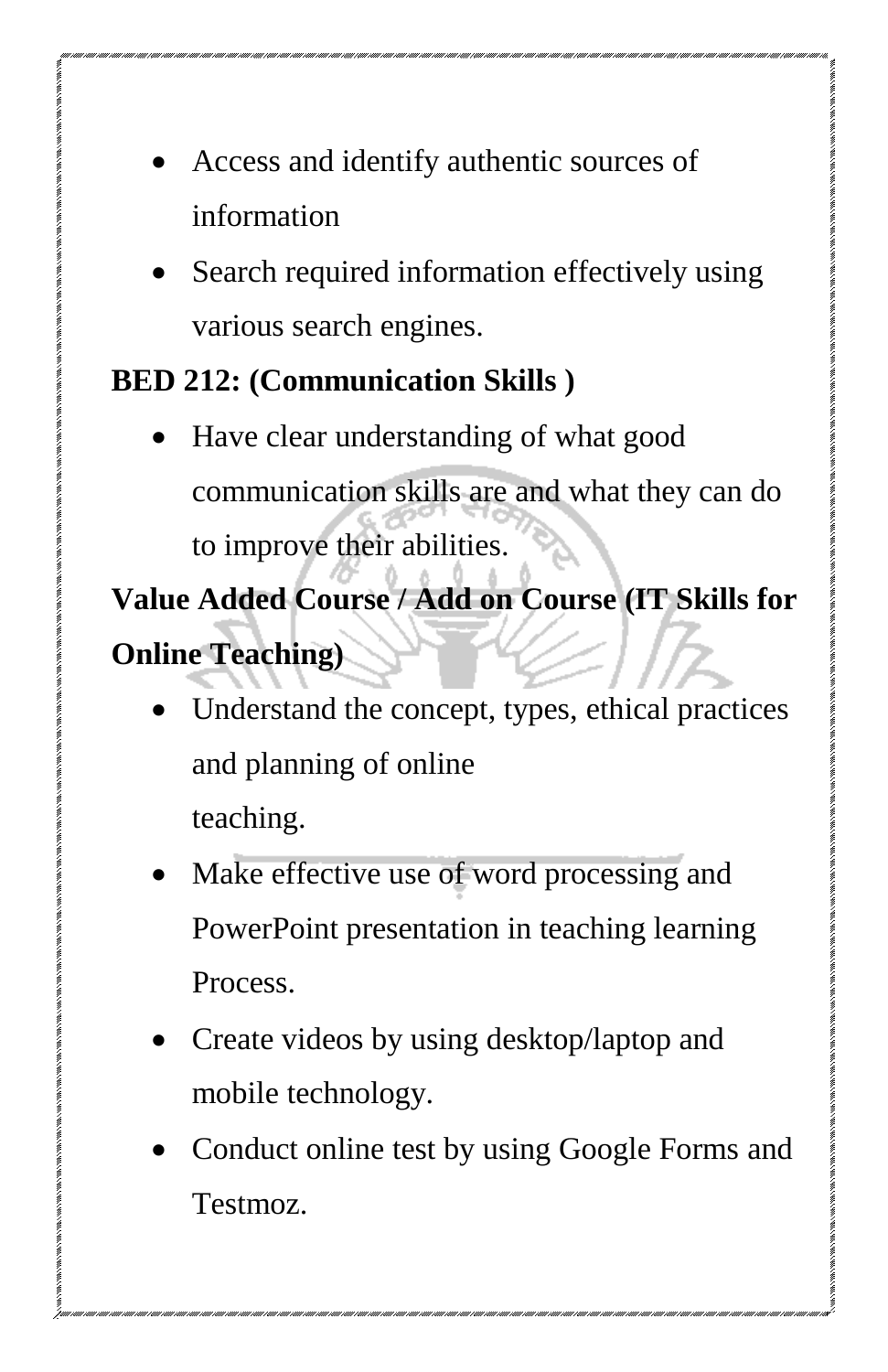**\*\*\*\*\*\*\*\*\*\*\*\*\*\*\*\*\*\*\*** 

**पुणेशिद्यापीठ गीत**

**ज्ञान बानो कर्मिील, कर्म ज्ञानिान**

पुण्यामई दे आम्हा अक्षर वरदान ज्ञान बनो कर्मशील, कर्म ज्ञानवान

जातिभेद धर्मभेद वंशभेद दर लाख लाख कंथातुणी हाच एक सरु करुणेच्या चरणांशी नत हो धिज्ञान

माणुसकी धर्माचा अर्थ जाणतो श्रमनिष्ठा हे पवित्र तीर्थ मानतो हृदयातुणी समतेचा निर्णय अभिमान

सेवेतच मुक्ति , ही मंगल दीक्षा न्यायास्तव जागृती ही सत्त्वपरीक्षा हे विश्वची घर आमुचे, मंत्र हा महान

- **र्ंगेि पाडगािकर**